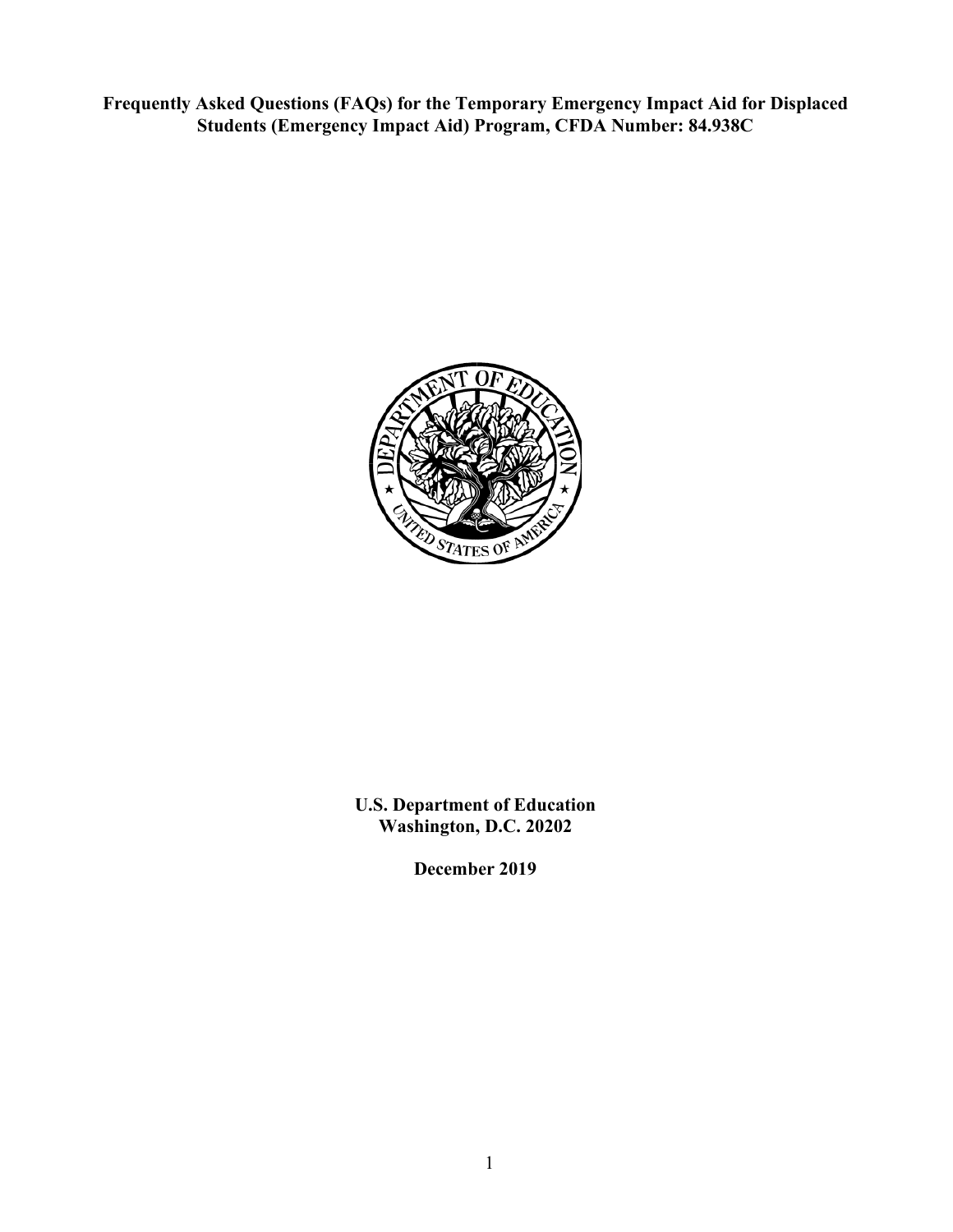#### **Purpose of this Document**

The purpose of this document is to provide general information about the Temporary Emergency Impact Aid for Displaced Students program, as authorized by the Supplemental Appropriations for Disaster Relief Act, 2019, P.L. 116-20 (June 6, 2019). This document provides basic information about the 2019 program, including the award process and allowable uses of funds. Other than statutory and regulatory requirements included in the document (such as those pursuant to the Supplemental Appropriations for Disaster Relief Act and other applicable laws and regulations), the contents of the guidance do not have the force and effect of law and are not meant to bind the public in any way. This document is intended only to provide clarity to the public regarding existing requirements under the law or agency policies. In addition, it does not create or confer any rights for or on any person.

The U.S. Department of Education (Department) will provide additional or updated information as necessary on the [Temporary Emergency Impact Aid program website](https://www2.ed.gov/programs/eia/index.html)  [\(https://www2.ed.gov/programs/eia/index.html\)](https://www2.ed.gov/programs/eia/index.html) or the [ED Disaster Relief website](https://share.ed.gov/teams/OESE/OFFICES/DRU/EIA/ED%20Disaster%20Relief%20website%20(https:/www.ed.gov/disasterrelief)  [\(https://www.ed.gov/disasterrelief\)](https://share.ed.gov/teams/OESE/OFFICES/DRU/EIA/ED%20Disaster%20Relief%20website%20(https:/www.ed.gov/disasterrelief). If you have questions that are not answered in this document, please e-mail [K12EmergencyImpactAid@ed.gov.](mailto:K12EmergencyImpactAid@ed.gov)

#### Contents

| G. PAYMENTS ON BEHALF OF DISPLACED STUDENTS ENROLLED IN NON-PUBLIC |  |
|--------------------------------------------------------------------|--|
|                                                                    |  |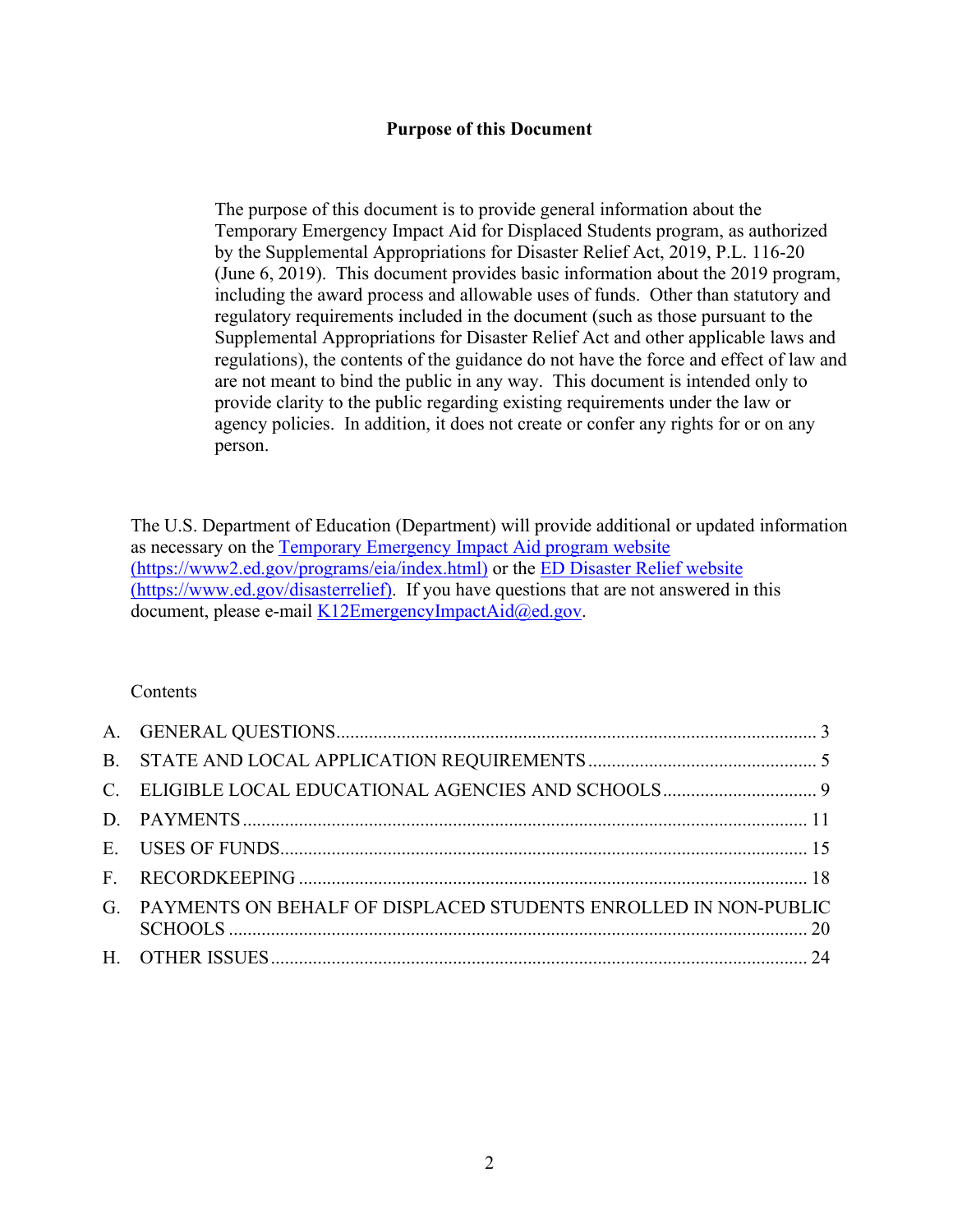### <span id="page-2-0"></span>**A. GENERAL QUESTIONS**

### **A-1. What is the purpose of the Temporary Emergency Impact Aid for Displaced Students (Emergency Impact Aid) program?**

The Temporary Emergency Impact Aid for Displaced Students program provides funds to assist with the cost of educating public and non-public students displaced by Hurricanes Florence and Michael, Typhoon Mangkhut, Super Typhoon Yutu, and wildfires, earthquakes, and volcanic eruptions occurring in calendar year 2018 and tornadoes and floods occurring in calendar year 2019 in those areas for which a major disaster or emergency is declared under section 401 or 501 of the Robert T. Stafford Disaster Relief and Emergency Act (42 U.S.C. 5170 and 5190). Under the Emergency Impact Aid program, the U.S. Department of Education (Department) awards grants to eligible State education agencies (SEAs) to enable them to make emergency impact aid payments to eligible local educational agencies (LEAs) and eligible Bureau of Indian Education (BIE)-funded schools to assist with the cost of educating displaced students who are served by those agencies and schools or who attend eligible non-public schools located in the areas served by those agencies. See Section C in this document for more information about eligible LEAs and schools.

The Emergency Impact Aid program was authorized in 2018 by the *Bipartisan Budget Act of 2018*, P.L. 115-123 (February 9, 2018) and again in 2019 by the *Additional Supplemental Appropriations for Disaster Relief Act of 2019*, P.L. 116-20 (June 6, 2019). In enacting these statutes, Congress modified the provisions of the Hurricane Education Recovery Act, P.L. 109-148 (HERA), which was enacted after Hurricanes Katrina and Rita. The provisions of the modified authority are generally similar to those in the prior Emergency Impact Aid program legislation, except for references to eligible applicants, the names of the covered disasters and emergencies, and datespecific and time frame references.

### **A-2. Who may be counted as a displaced student?**

A "displaced student" is a student who:

- Resided in the area of a covered disaster or emergency on the date that is one week prior to the date that the major disaster or emergency was declared for the area; and
- As a result of the covered disaster or emergency, enrolled in an elementary school or secondary school other than the school that the student was enrolled in, or was eligible to be enrolled in, on the date that is one week prior to the date that the major disaster or emergency was declared for the area.

Throughout this document, the term "displaced student(s)" refers to this definition.

Note that the definition may include a student who enrolled in another school in the same LEA as a result of the covered disaster or emergency. It does not include a student who remains enrolled in the same school but the school has changed location because of the disaster. It is possible, however, that a school in this situation will qualify for Restart program services or assistance. An LEA or BIE-funded school in those States should consult with its SEA regarding the eligibility for Restart services or assistance. See the **Restart program webpage** [\(https://www2.ed.gov/programs/restart/index.html\)](https://www2.ed.gov/programs/restart/index.html) for additional information.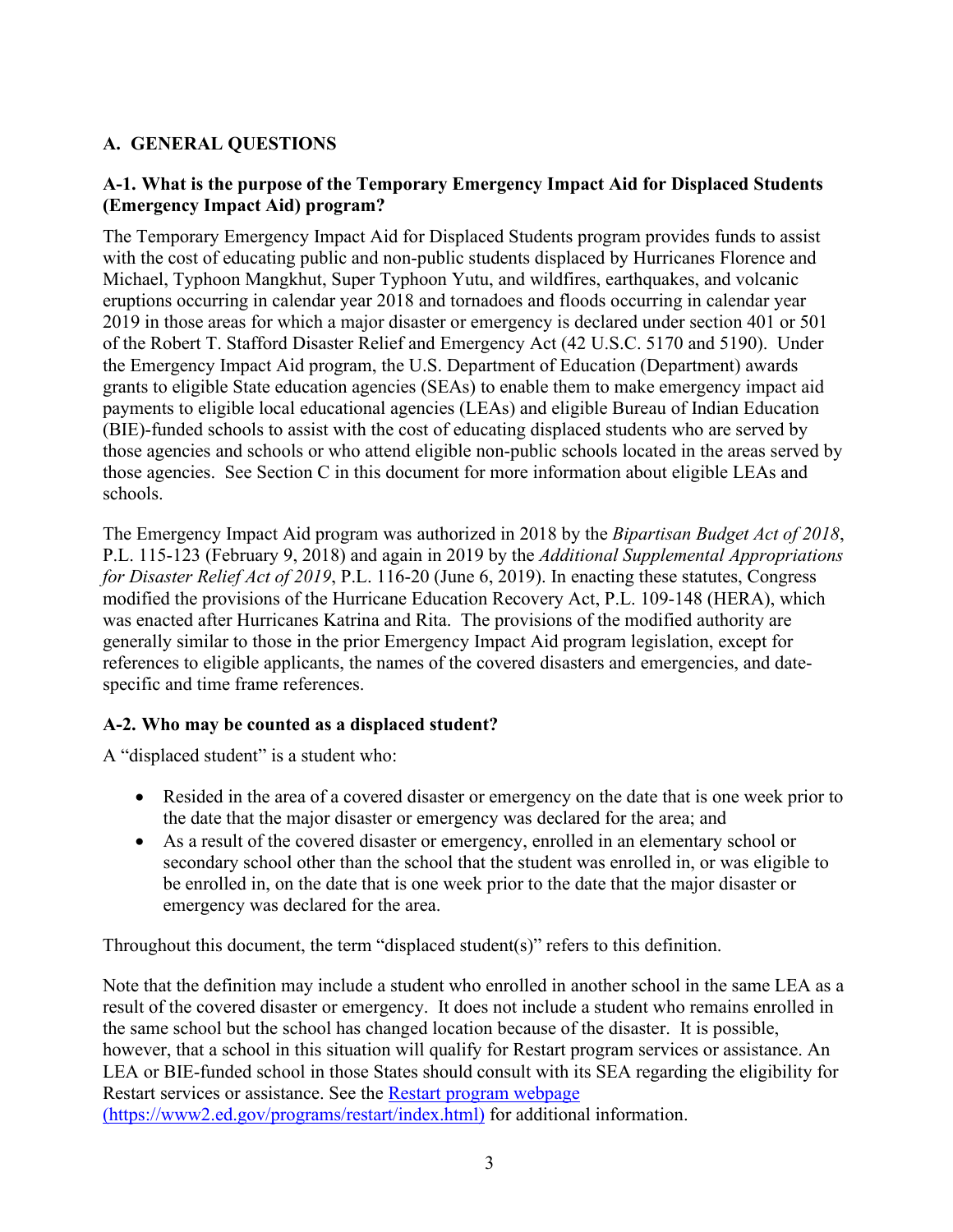### **A-3. What is an "area of a covered disaster or emergency" for purposes of the displaced student definition in Question A-2?**

For the purpose of the "displaced students" definition, the areas of a covered disaster or emergency are the counties that the Federal Emergency Management Agency (FEMA) designated in the Federal Register as eligible for individual or public assistance as a result of a Presidential declaration of a major disaster related to a covered disaster or emergency.

In the Emergency Impact Aid program from 2018, a covered disaster or emergency includes Hurricanes Harvey, Irma, and/or Maria or the 2017 California wildfires. In the Emergency Impact Aid program for 2019, a covered disaster or emergency includes Hurricanes Florence and Michael, Typhoon Mangkhut, Super Typhoon Yutu, and wildfires, earthquakes, and volcanic eruptions occurring in calendar year 2018 and tornadoes and floods occurring in calendar year 2019.

The most current (as of September 20, 2019) list of eligible declared disasters can be found on the program home page.

### **A-4. May preschool students be included in the counts of displaced students?**

Preschool students in nonprofit, publicly funded preschool programs may be included in the displaced student counts if preschool education is included as a part of elementary education by an LEA applying for funding under this program. In addition, as determined by the LEA, a publiclyfunded preschool program that enrolls children below the age of kindergarten entry and is part of an elementary school may receive services or assistance under this program provided they have need due to the impacts of a covered disaster.

### **A-5. What timelines apply to the Emergency Impact Aid Program?**

For the Emergency Impact Aid program, LEAs and BIE-funded schools were required to apply to their SEA for funds under the program by October 13, 2019. SEAs must submit their initial applications to the Department by October 23, 2019. SEAs must submit any application amendments affecting allocations under the Emergency Impact Aid program to the Department no later than January 31, 2020.

In addition to these application deadlines, the modified Act requires that LEAs make payments to accounts on behalf of non-public students within 14 calendar days of receiving payments from their SEAs. (See section 107(c)(2)(A)(iii) of the modified Act.) When students are enrolled in different non-public schools on different quarterly count dates, LEAs need to ensure that payments for these students are directed to the correct accounts on their behalf.

### **A-6. What data must each SEA, LEA, and BIE-funded school provide to receive Emergency Impact Aid funding?**

In its application to its SEA for Emergency Impact Aid funding, each LEA and BIE-funded school must submit enrollment data for all four quarters of the 2018-2019 school year on the numbers of displaced students enrolled in that LEA (in public and non-public schools, see Question B-2) or BIE-funded school as of four different count dates, disaggregated by students who are children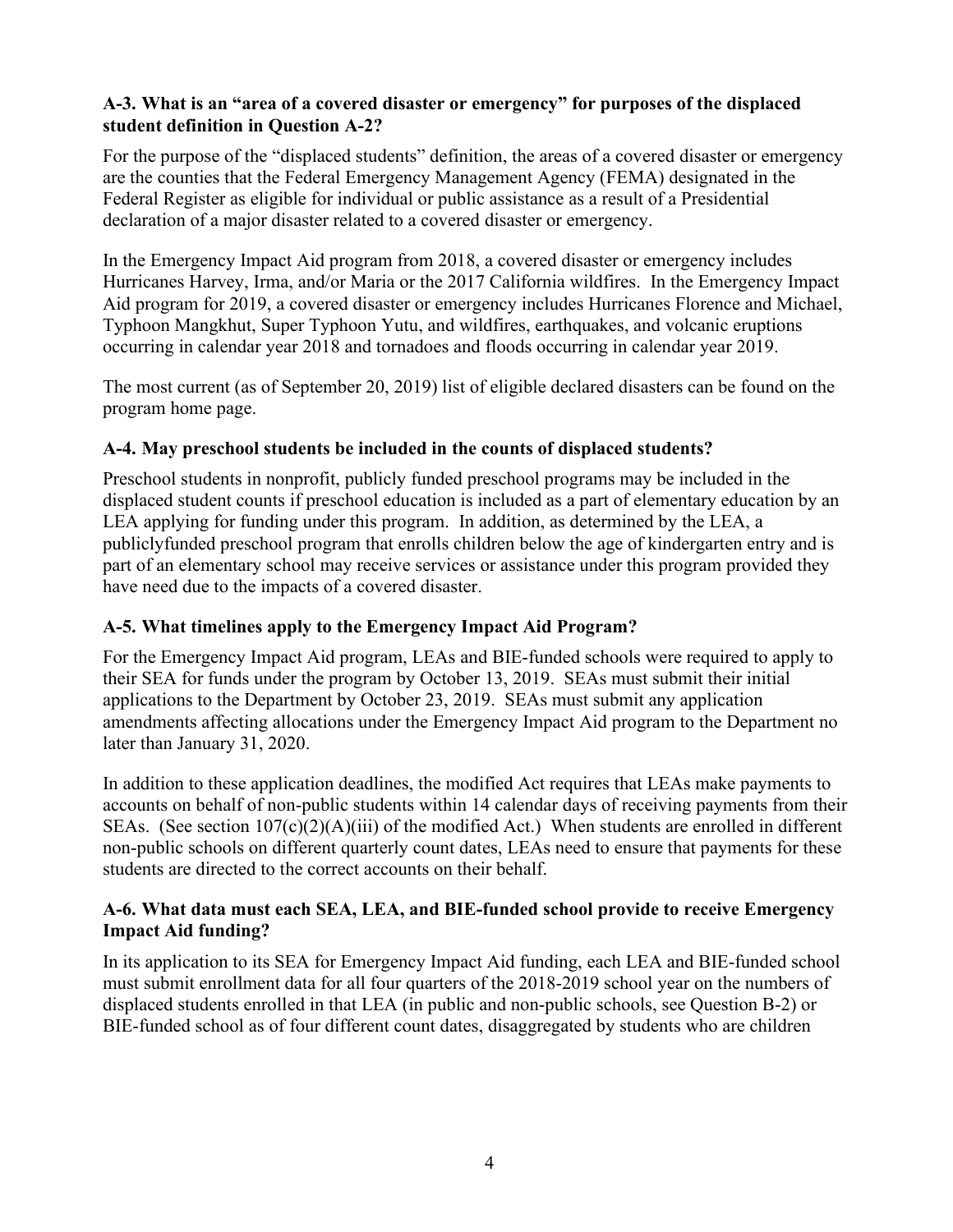with disabilities,<sup>[1](#page-4-1)</sup> English learners who are not reported as children with disabilities, and all other displaced students.

Each SEA that applies for Emergency Impact Aid funding must provide to the Department in its application data for all four quarters of the 2018-2019 school year on the aggregated numbers of displaced students enrolled in public, non-public, and BIE-funded schools on four different count dates also disaggregated by students who are children with disabilities, English learners who are not reported as children with disabilities, and all other displaced students. The Department will use the data that are included in the SEA applications to make initial payments under the Emergency Impact Aid program.

The Department has identified four suggested quarterly count dates for an SEA and each LEA and BIE-funded school to identify numbers of displaced students: October 1, 2018; December 1, 2018; February 1, 2019; and April 1, 2019. An SEA may use these dates or select count dates that fall within a 21-day range for each of the quarters, i.e., within 10 calendar days before or after these dates. If an SEA selects other count dates, the SEA must select four specific dates and require that each LEA or BIE-funded school that applies use those dates.

An LEA or BIE-funded school must provide as an update to its application to the SEA any updated enrollment data for the 2018-19 school year once those data become available but no later than the deadline set by the SEA. The SEA must then provide any updated enrollment data for the 2018-19 school year to the Department by January 31, 2020. See Section B in this document for more information.

## <span id="page-4-0"></span>**B. STATE AND LOCAL APPLICATION REQUIREMENTS**

### **B-1. What must an SEA include in its application to the Department?**

An SEA's application must include the following data and descriptions, along with the SEA contact name, address, and other identifying information and assurances:

- a) Numbers of displaced students enrolled in public, non-public, and BIE-funded schools as of four quarterly count dates. SEAs must report separate counts of displaced students who are reported as children with disabilities, English learners who are not reported as children with disabilities, and all other displaced students;
- b) A description of the process for the parent or guardian of a displaced student enrolled in a non-public school to indicate to an eligible LEA serving the area in which the non-public school is located that the student enrolled in the non-public school;
- c) A description of the procedure to be used by eligible LEAs to provide payments to accounts on behalf of non-public school displaced students;

<span id="page-4-1"></span> $<sup>1</sup>$  As used in this document and as noted in the response to Ouestion C-1, the term "child with a disability" has the</sup> same meaning given the term in section 602(3) of the Individuals with Disabilities Education Act (IDEA). See section 8101(4) of the ESEA.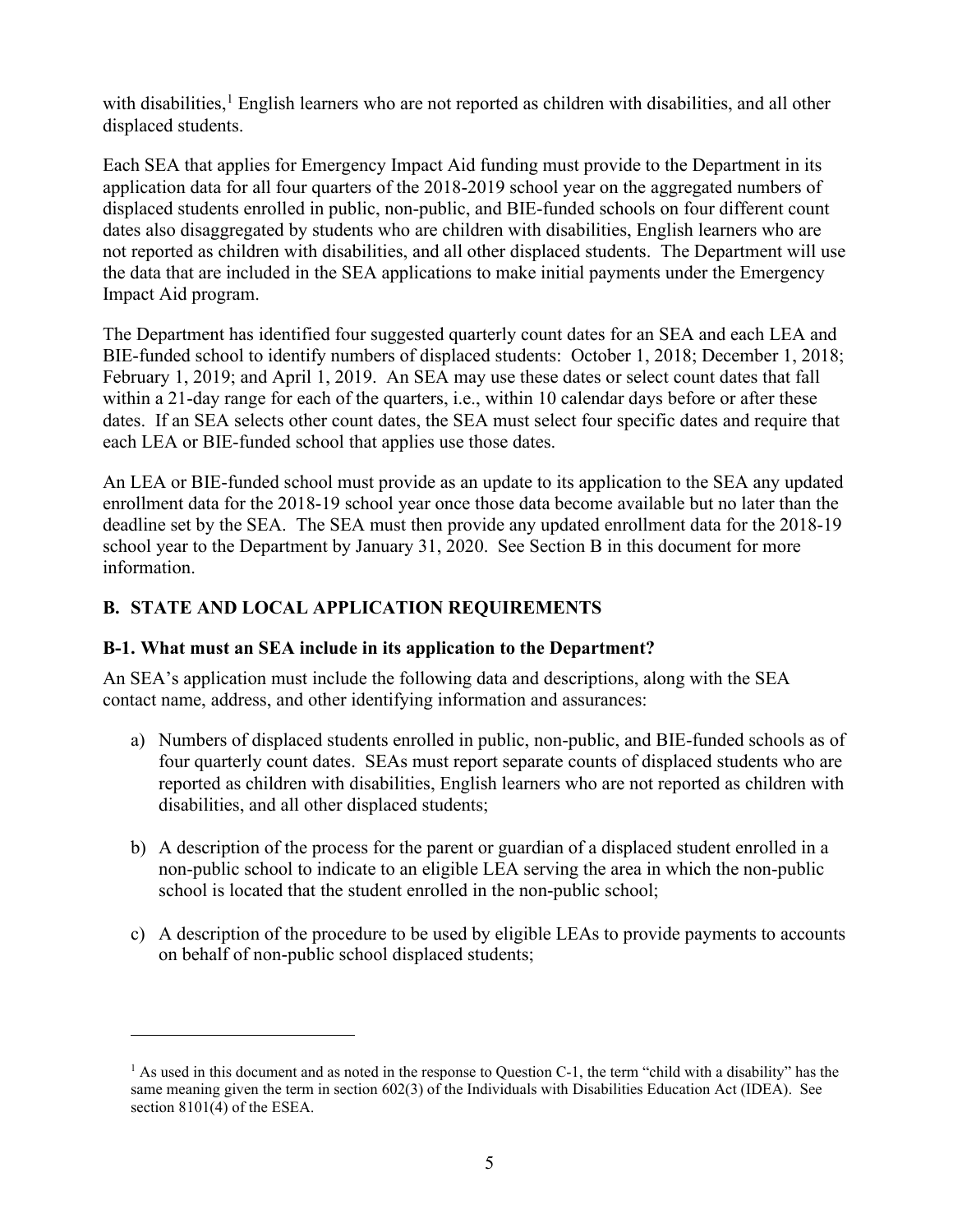- d) A description of the process to be used by eligible LEAs in the State to obtain:
	- i. Attestations from eligible non-public schools of attendance of displaced students; and
	- ii. Attestations from eligible non-public schools that accounts established for nonpublic school displaced students will be used only for allowable purposes; and
- e) A description of the criteria, including family income, to be used to determine the eligibility for and the amount of assistance provided on behalf of a displaced student attending an eligible non-public school.

Please note that SEAs may adapt the Department sample template applications for LEAs and BIE schools to apply to the SEA for Emergency Impact Aid funds. The Department has also provided sample templates for parents of non-public school displaced students to submit to the LEAs in which the non-public school is located or the SEA, as applicable, as well as a sample certification from non-public schools. An SEA should consider how to adapt templates to include all of the relevant information needed to complete the application.

### **B-2. What must an LEA include in its application to the SEA?**

An LEA's application to the SEA must include the following information consistent with any procedures as established by the SEA:

- a) Numbers of displaced students enrolled in public schools as of four quarterly count dates specified by the SEA, including separate counts of students who are reported as children with disabilities, English learners who are not reported as children with disabilities, and all other displaced students;
- b) Numbers of displaced students enrolled in non-public schools as of four quarterly count dates specified by the SEA, including separate counts of students who are reported as children with disabilities, English learners who are not reported as children with disabilities, and all other displaced students;
- c) An assurance that the LEA will make payments to all accounts established for displaced students enrolled in non-public schools within 14 days of receiving its allocation;
- d) An assurance that the LEA will comply with the procedures established by the SEA to receive applications for assistance from the parents or guardians of non-public school displaced students;
- e) An assurance that the LEA will comply with the procedures established by the SEA to make payments to accounts for non-public school displaced students; and
- f) An assurance that the LEA will comply with the procedures established by the SEA to obtain:
	- i. Certifications of attendance from non-public schools for displaced students;

and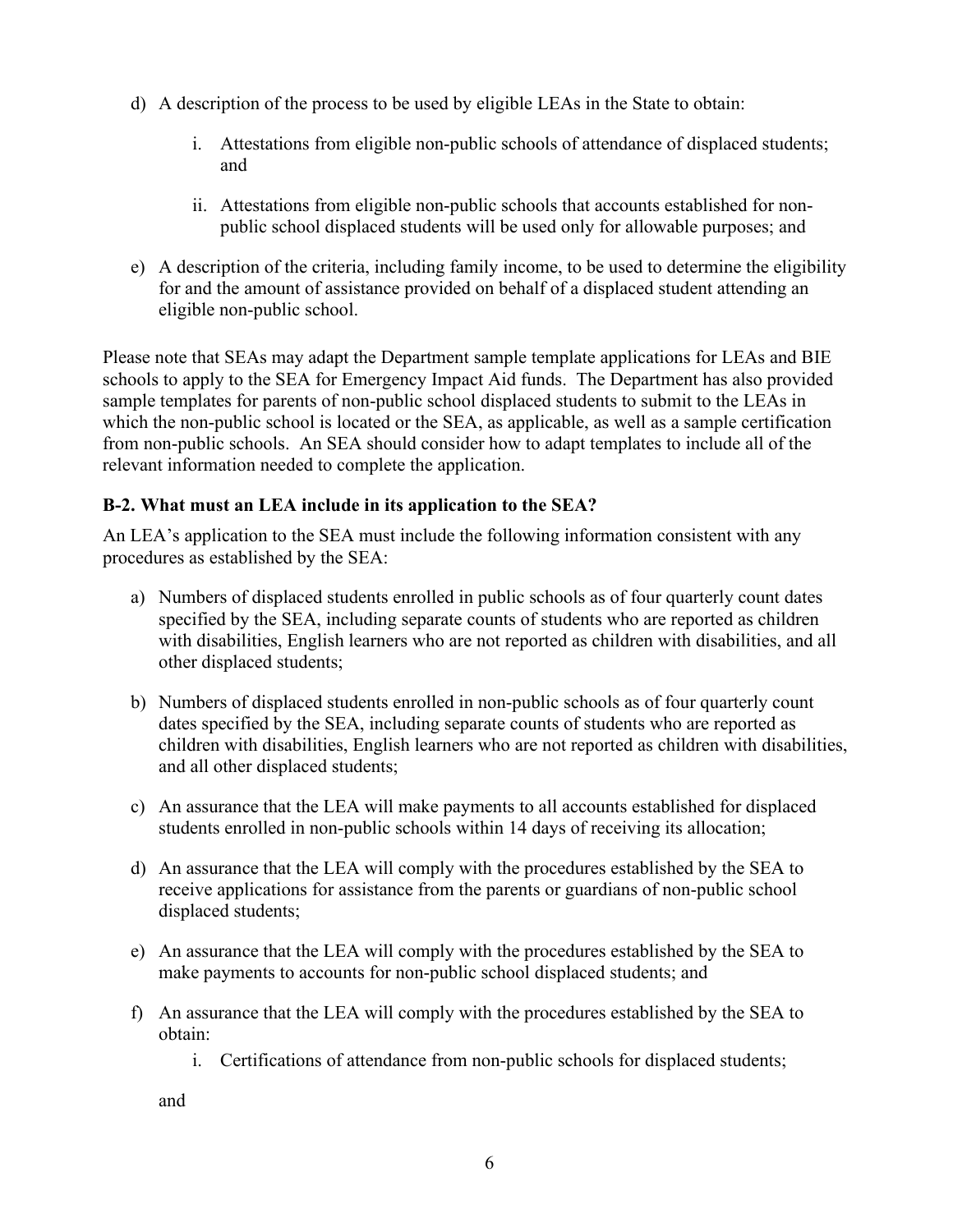ii. Certifications from non-public schools that payments for displaced non-public school students will be used only for allowable purposes.

## **B-3. What must a BIE-funded school include in its application to the SEA?**

A BIE-funded school's application must include numbers of displaced students enrolled in the school as of four quarterly count dates specified by the SEA, including separate counts of numbers of students who are reported as children with disabilities, English learners who are not reported as children with disabilities, and all other displaced students, along with contact information and assurances consistent with any procedures established by the SEA.

### **B-4. What must a parent or guardian of a non-public school student submit to an LEA (or SEA, as applicable) so that the school receives Emergency Impact Aid funding for that student?**

The SEA will establish procedures for a parent or guardian<sup>[2](#page-6-0)</sup> of a non-public school displaced student to request that the LEA in which the non-public school is located apply for Emergency Impact Aid funding. The parent of a non-public school displaced student should promptly submit the data and supporting documentation that is required under those procedures to the LEA or SEA, as applicable, so that program funds can be received on behalf of the student. In particular, parents of a non-public school displaced student must provide verification and evidence that the student on whose behalf they are applying meets the definition of displaced student. (See Question A-2.) Parents must also supply evidence, such as a registration form, that they enrolled their child in an eligible, non-public school for the quarter(s) claimed and prior to June 6, 2019.

## **B-5. What count dates must an LEA use for identifying numbers of eligible displaced students?**

The LEA must use quarterly count dates established by its SEA. The Department has identified four suggested quarterly count dates for identifying numbers of displaced students: October 1, 2018; December 1, 2018; February 1, 2019; and April 1, 2019. An SEA may use these dates or select count dates that fall within a 21-day range for each of the quarters, i.e., within 10 calendar days before or after these dates.

# **B-6. How does an LEA identify eligible displaced students?**

An LEA must take a count of the displaced students it has enrolled on each of the count dates, based on the definition of a "displaced student." (See Question A-2.)

In doing so, it must document that each such student --

- 1) Resided in the area of the covered disaster or emergency on the date that is one week prior to the date that a major disaster or emergency was declared for the area; and
- 2) As a result of the covered disaster or emergency, is enrolled in an elementary school or secondary school other than the school that the student was enrolled in, or was eligible to be enrolled in, on the date that is one week prior to the date that a major disaster or emergency was declared for the area.

<span id="page-6-0"></span> $2$  For purposes of this guidance, references to parents includes both parents and guardians.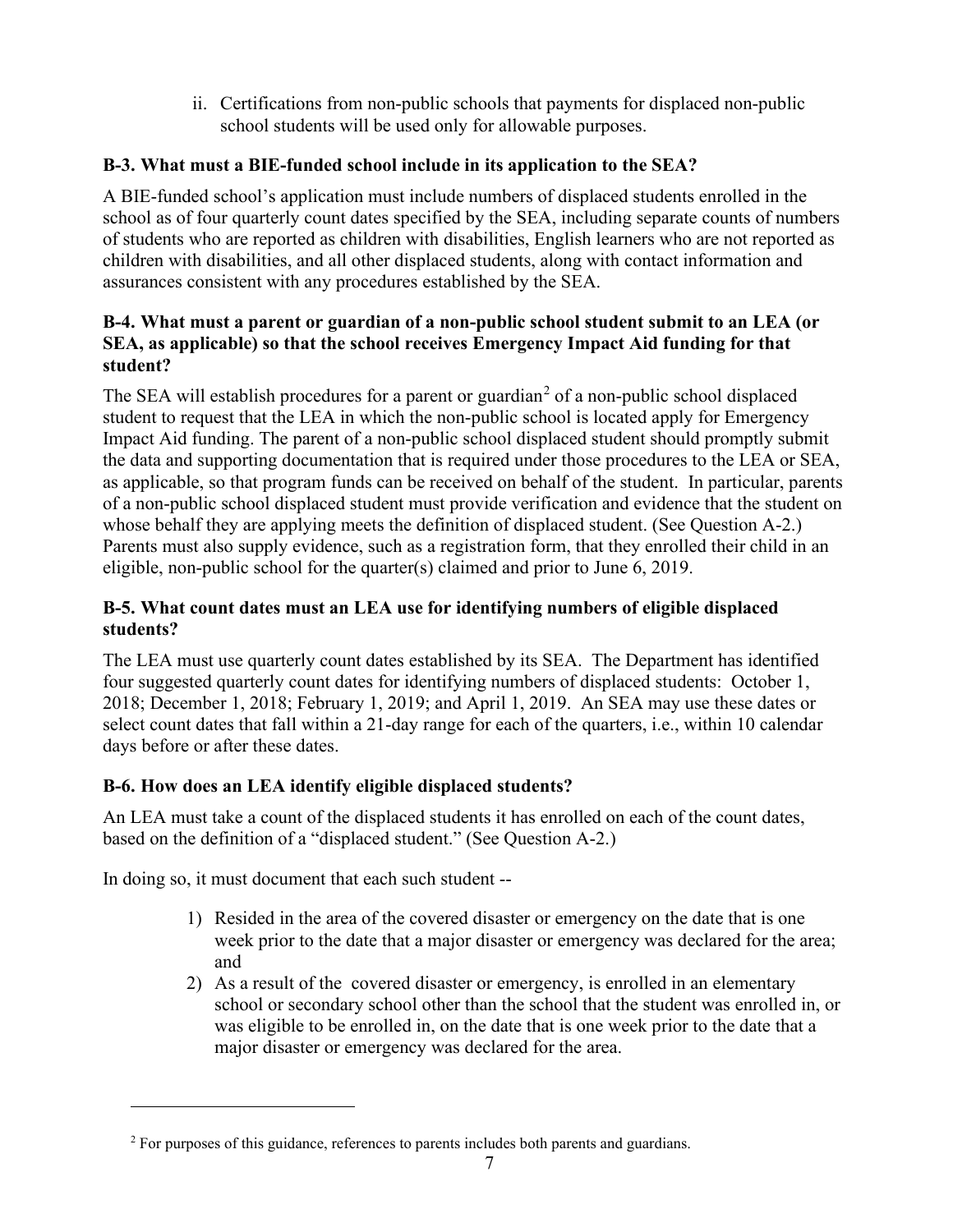Similarly, for displaced students enrolled in non-public schools, the LEA must take a count of such students on whose behalf parents have applied for assistance under the program.

Examples of how an LEA might document that a student is displaced include, but are not limited to*,* a student registration form with a former address of the student within the disaster areas, verification of enrollment from an SEA, a transcript from the student's former school, a utility bill, or a copy of a parent's driver's license.

### **B-7. How does an LEA generally identify an eligible displaced student who is a child with a disability?**

An LEA can identify a displaced student as a child with a disability under section 602(3) of the Individuals with Disabilities Education Act (IDEA) based on the student's last individualized education program (IEP) as defined in Section 614(d) of the IDEA, or in the case of a non-public school student who is a child with a disability under IDEA, based on the student's most recent IDEA eligibility determination or the student's last services plan as defined in 34 CFR §300.37. For additional information on identifying and serving students who are children with disabilities, please see Question H-2 and visit the Department's IDEA website. For additional information about equitable services for non-public school students with disabilities (referred to under IDEA as parentally-placed private school children with disabilities), see [https://sites.ed.gov/idea/topic](https://sites.ed.gov/idea/topic-areas/#Private-Schools-Parentally-Placed)[areas/#Private-Schools-Parentally-Placed.](https://sites.ed.gov/idea/topic-areas/#Private-Schools-Parentally-Placed)

## **B-8. What is an "English learner" for purposes of this program?**

An ''English learner'' is an individual—

a) who is aged 3 through 21;

b) who is enrolled or preparing to enroll in an elementary school or secondary school;

- c) i. who was not born in the United States or whose native language is a language other than English;
	- ii. (I) who is a Native American or Alaska Native, or a native resident of the outlying areas;

and

(II) who comes from an environment where a language other than English has had a significant impact on the individual's level of English language proficiency; or

iii. who is migratory, whose native language is a language other than English, and who comes from an environment where a language other than English is dominant;

and

- d) whose difficulties in speaking, reading, writing, or understanding the English language may be sufficient to deny the individual
	- i. the ability to meet the challenging State academic standards;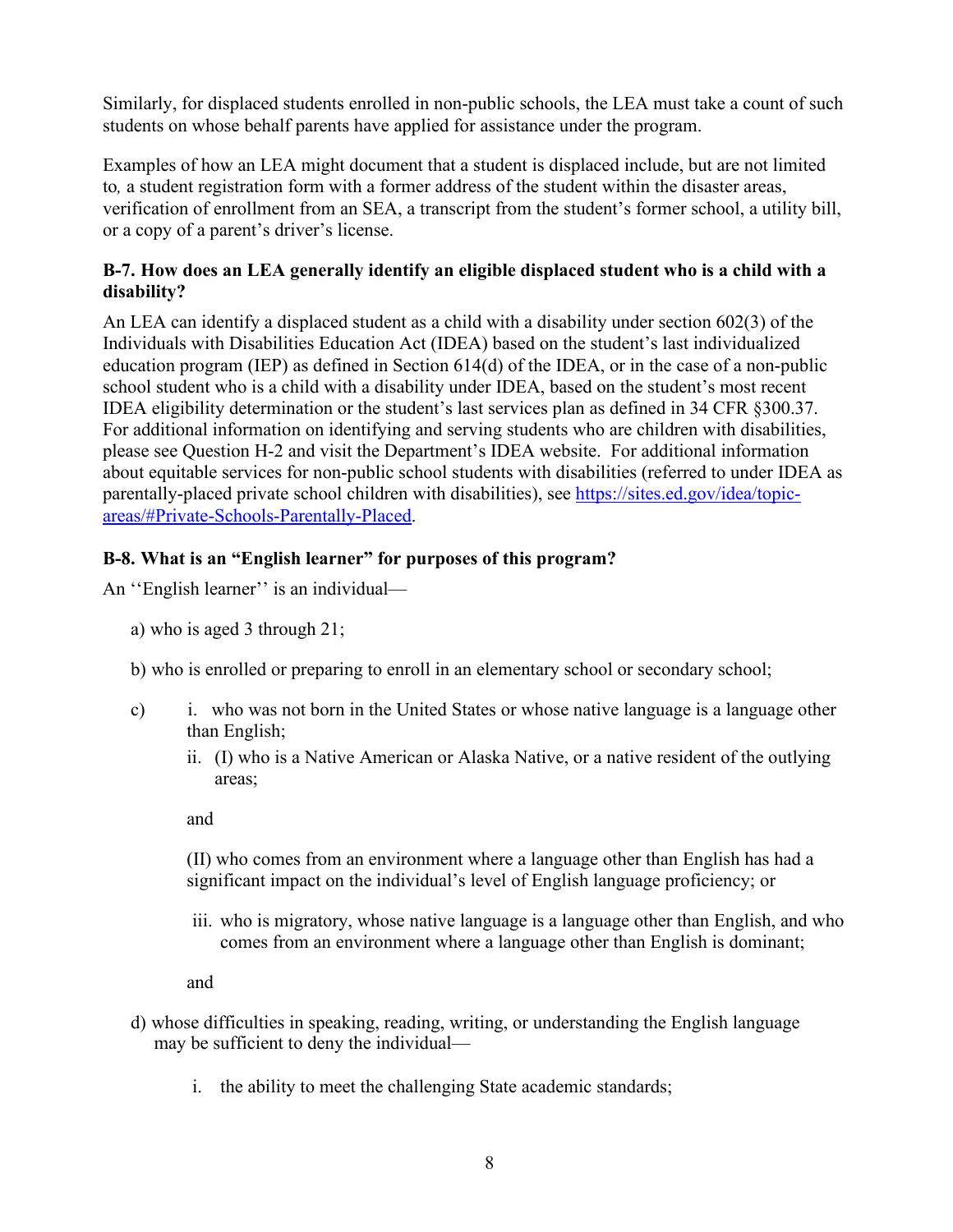- ii. the ability to successfully achieve in classrooms where the language of instruction is English; or
- iii. the opportunity to participate fully in society.

See section 8101 of the Elementary and Secondary Education Act of 1965, as amended (ESEA) and section 101(b) of the modified Act.

## <span id="page-8-0"></span>**C. ELIGIBLE LOCAL EDUCATIONAL AGENCIES AND SCHOOLS**

### **C-1. For the purposes of this program, what is a "local educational agency"? What other definitions apply to this program?**

The definition of LEA that applies to the Emergency Impact Aid program is the same that applies to programs authorized by the ESEA. Briefly, an LEA is a public board of education legally constituted within a State for administrative control or direction of, or to perform a service function for, public elementary and secondary schools (including public, nonprofit charter schools). In general, the definitions in section 8101 of the ESEA apply to this program, including "child with a disability."

## **C-2. Which LEAs are eligible to receive funds under this program?**

For purposes of the Emergency Impact Aid program, an eligible LEA is one that serves:

- a) an elementary school or secondary school (including a public, non-profit charter school) in which there is enrolled a displaced student; or
- b) an area in which there is located an eligible non-public school.

(See section 107(b)(2) of the modified Act.)

# **C-3. May educational service agencies apply for funds on behalf of LEAs?**

An educational service agency may apply for funds only if one or more LEAs elect to have it apply for funds and carry out program activities on their behalf. Under the definition of "local educational agency," in section 8101(30) of the ESEA, an educational service agency is considered an LEA and, thus, such an agency is eligible to apply for and receive funds under the program. However, an SEA may not make payments on behalf of the same child to two different agencies for the same quarter.

## **C-4. May charter schools receive program funds?**

A public, nonprofit charter school that enrolls one or more displaced students is eligible for funds under the program. Depending on State law, a charter school is generally considered either an LEA (and thus would receive a payment directly from the SEA) or a school within an LEA (and thus would receive funds from the payment to the LEA under which it is established). LEAs that have within their jurisdictions charter schools that enroll displaced students must ensure that those charter schools receive the amount of funding generated by the displaced students in those charter schools. (See requirements in 34 CFR Part 76, Subpart H (How Does a State or Local Educational Agency Allocate Funds to Charter Schools.)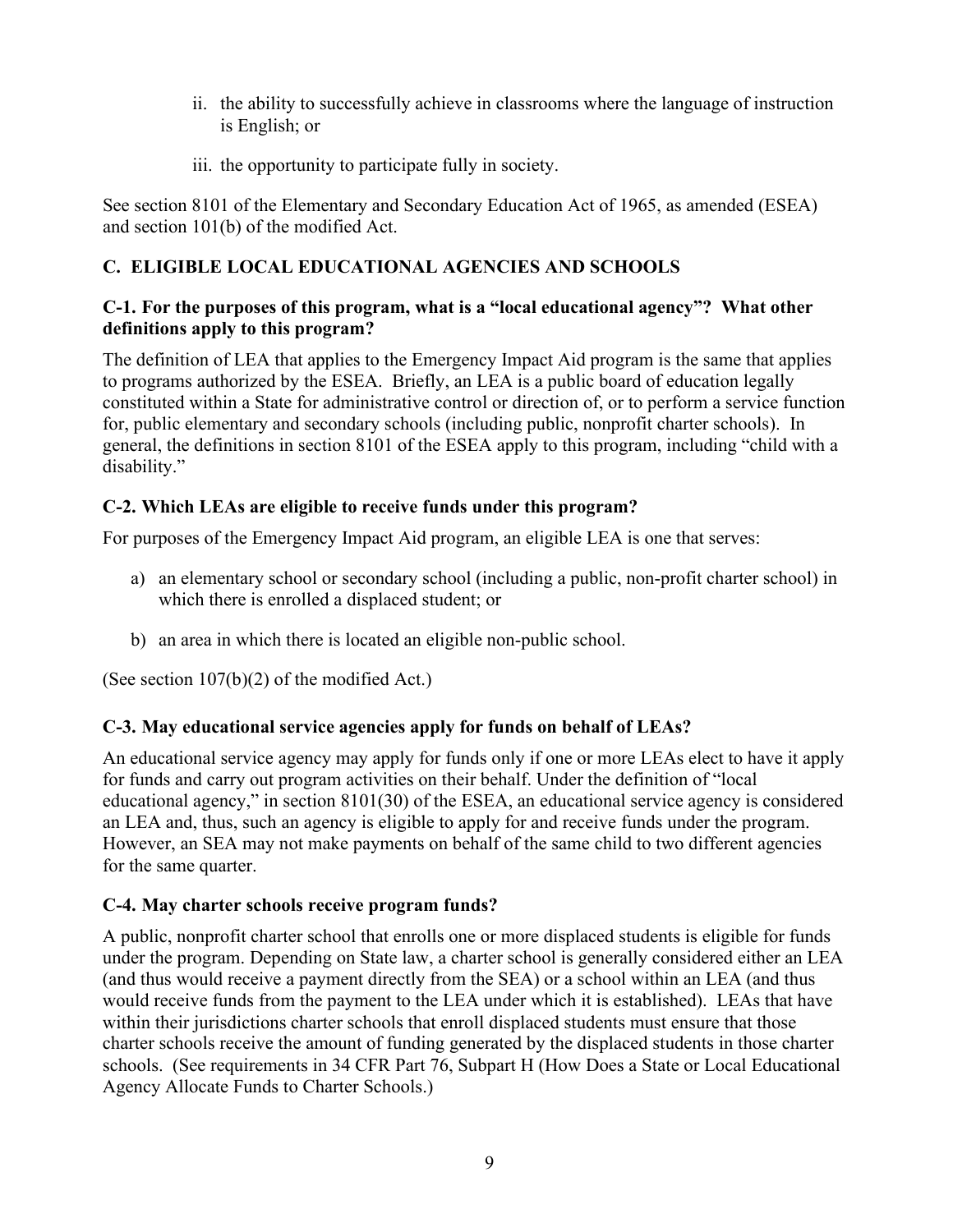The parent of a displaced student who is enrolled in a non-public, nonprofit charter school may apply for funds on behalf of that student in the same manner as parents of displaced students enrolled in other non-public schools.

### **C-5. What is an eligible BIE-funded school? Are tribal schools included?**

A BIE-funded school is eligible if at least one displaced student was enrolled in the school on the date of a quarterly child count and if it is:

- a) Operated by the BIE; or
- b) Operated by a tribe or an organization controlled or sanctioned by an Indian tribal government, for the children of that tribe, under a contract with or grant from the Department of the Interior.

### **C-6. May an SEA submit estimated enrollment data and provide updated enrollment data later?**

An SEA must include in its Emergency Impact Aid application enrollment data for all four quarters of the 2018-2019 school year. SEAs must provide any application amendments affecting allocations by January 31, 2020. The Department will use the enrollment data that are included in the initial SEA applications to make initial payments under the Emergency Impact Aid program. (See Questions A-6 and B-5.)

The Department also is aware that it may take some time for SEAs and LEAs to count, retroactively for all four quarters of the 2018-19 school year, all displaced students, including students who subsequently may have moved to other States or LEAs. Therefore, SEAs and LEAs are encouraged to provide their best available data on eligible students for each count date in their initial applications, and, in the event that they collect more satisfactory data that were not available at the time of their initial application, to amend their applications if they need to make upward or downward revisions to their initial child counts. The Secretary will make appropriate upward or downward revisions to subsequent payments, or request a refund for any overpayment, based on the final data provided by an SEA. SEAs must submit any application amendments affecting allocations under the Emergency Impact Aid program to the Department no later than January 31, 2020.

#### **C-7. Must a parent of a displaced student who was enrolled in a non-public school in one LEA and is enrolled in a subsequent quarter in a non-public school in another LEA complete separate applications?**

Yes. In order to be reimbursed under this program, the parent of a displaced student who enrolled in more than one eligible non-public school in the 2018-2019 school year must file applications with each of the LEAs where the eligible non-public schools are located for the different quarters that the student was enrolled on the State count dates. (See also Section G in this document.) If a parent needs assistance in completing a second application with the LEA where the previously attended non-public school was located, the parent should contact that LEA or the SEA for that location.

## **C-8. Are for-profit schools eligible to receive funding under this program?**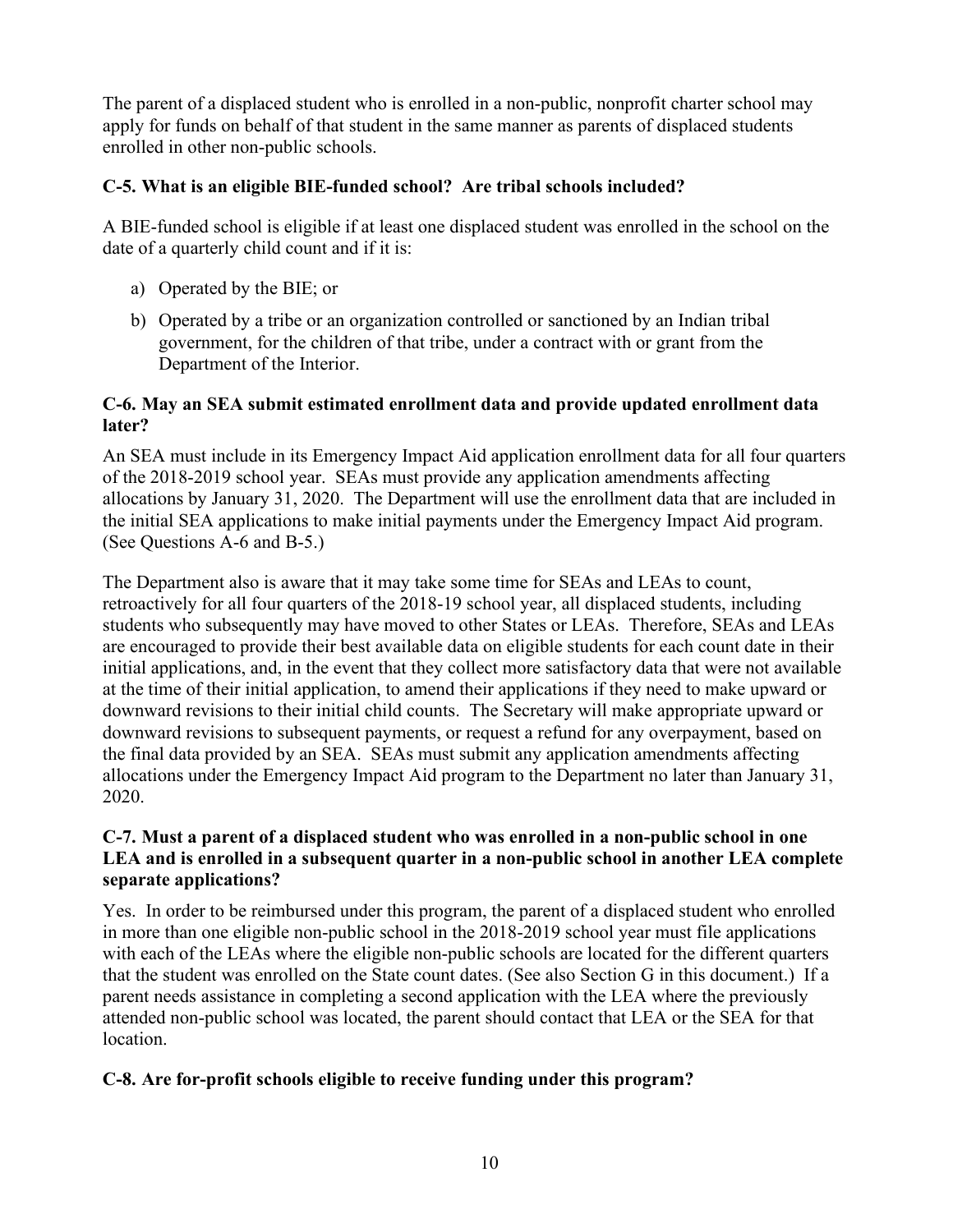No. For-profit (public and non-public) schools are not eligible to receive funding under this program. The Emergency Impact Aid Program uses the definitions in section 8101 of the ESEA that specify that elementary and secondary schools must be nonprofit.

## <span id="page-10-0"></span>**D. PAYMENTS**

### **D-1. How does the Department calculate an SEA's payment?**

For each quarter, the Department will provide each State with a payment equal to:

- a) \$2,125 multiplied by the number of displaced students who are not reported as children with disabilities or English learners determined by the State to be enrolled in public and non-public schools for that quarter; plus
- b) \$2,250 multiplied by the number of displaced students who are English learners (who are not reported as children with disabilities) determined by the State to be enrolled in public and non-public schools for that quarter; plus
- c) \$2,500 multiplied by the number of displaced students who are reported as children with disabilities (regardless of whether the students are English learners) determined by the State to be enrolled in public and non-public schools for that quarter.

The aggregate amount of Emergency Impact Aid funds that the Department may provide per displaced student for the 2018-2019 school year is:

- a) \$8,500 for each displaced student who is not reported as a child with a disability or English learner;
- b) \$9,000 for each displaced student who is reported as an English learner who is not reported as a child with a disability; and
- c) \$10,000 for each displaced student who is reported as a child with a disability (regardless of whether the student is an English learner).

However, if the amount available to the Department is not sufficient to make these payments in full, the Secretary will proportionately reduce each SEA's payment.

## **D-2. When does the Secretary make payments to SEAs?**

The Secretary will issue an initial payment to an SEA as soon as possible after receiving the State's application.

## **D-3. How does the SEA calculate an LEA's payment?**

An SEA calculates LEA payments in the same manner that the Secretary calculates the State allocations. That is, for each quarter, the SEA will provide each LEA applying for assistance with a payment equal to:

a) \$2,125 multiplied by the number of displaced students who are not reported as children with disabilities or English learners determined by the LEA to be enrolled in the schools of the LEA, or in non-public schools in the area served by the LEA, for that quarter, plus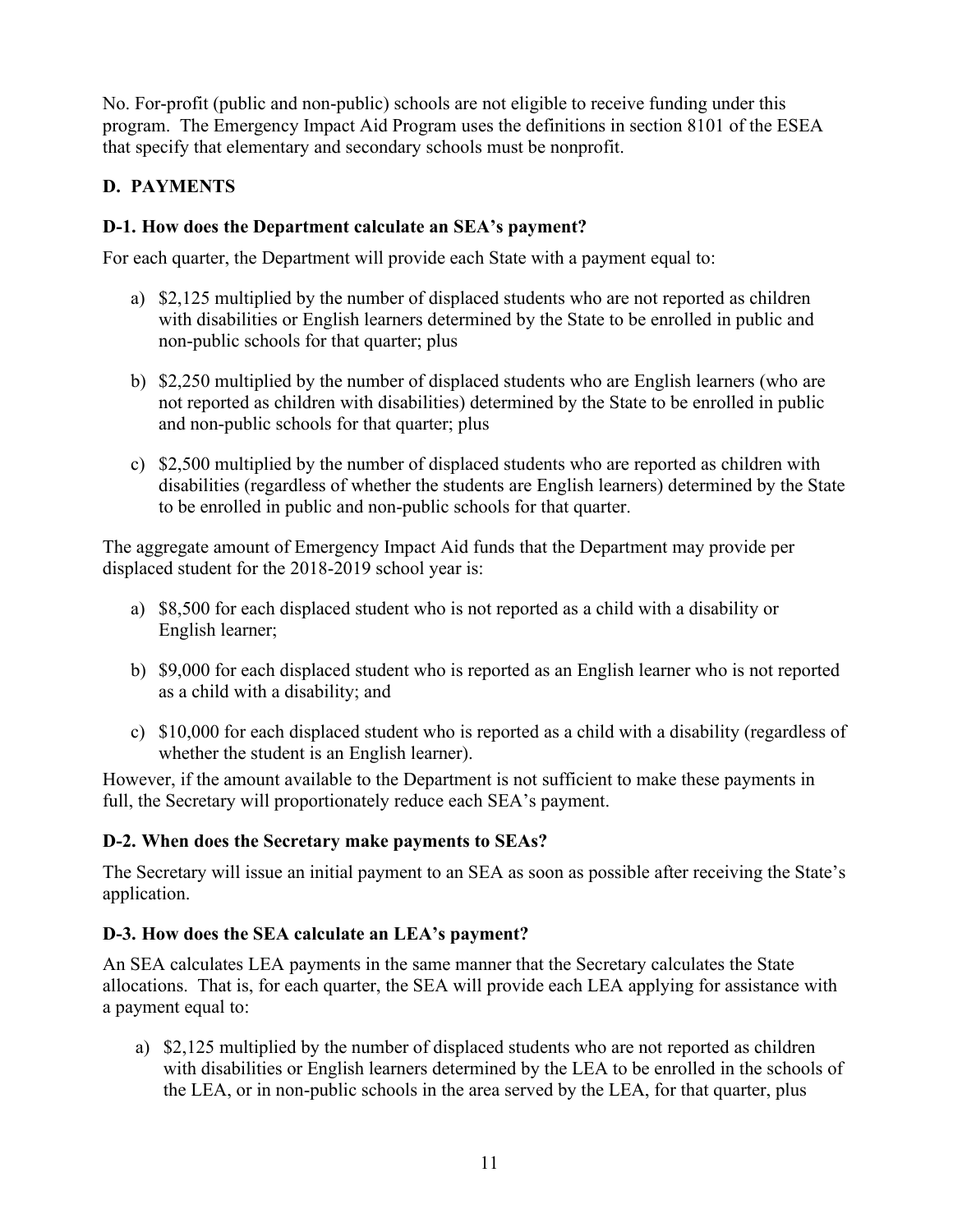- b) \$2,250 multiplied by the number of displaced students who are reported as English learners (who are not reported as children with disabilities) determined by the LEA to be enrolled in the schools of the LEA, or in non-public schools in the area served by the LEA, for that quarter; plus
- c) \$2,500 multiplied by the number of displaced students who are reported as children with disabilities (regardless of whether the students are English learners) determined by the LEA to be enrolled in the schools of the LEA, or in non-public schools in the area served by the LEA, for that quarter.

However, if the amount available to the SEA for that quarter is insufficient to make those payments in full, the SEA will proportionately reduce each LEA's payment.

The aggregate amount of a payment on behalf of a displaced student enrolled in a non-public school may not exceed the lesser of—

- a) \$8,500 for a student who is not reported as a child with a disability or English learner;
- b) \$9,000 for a student who is reported as an English learner;
- c) \$10,000 for a student who is reported as a child with a disability; or
- d) The cost of tuition and fees (and transportation expenses, if any) at the non-public school for the 2018-2019 school year. (See section  $107(d)(2)(B)$  of the modified Act.)

### **D-4. When does the SEA make payments to LEAs?**

The SEA should make every effort to issue payments to its applicant LEAs and BIE-funded schools within 14 days following receipt of a payment from the Secretary.

### **D-5. When must funds under this program be obligated and spent? What happens if an LEA or SEA has not obligated all funds by May 31, 2020?**

SEAs, LEAs, and BIE schools must obligate funds received under this program by May 31, 2020. Emergency Impact Aid funds may only be used for expenses incurred during the 2018-2019 school year, and the SEA must return to the Department any funds that are not obligated by any of these entities by May 31, 2020. Obligations must be liquidated within 90 days of the May 31, 2020, date.

For example, one of the allowable uses of funds is to pay for the compensation of personnel, including teacher aides, in schools that enrolled displaced students. Since the 2018-2019 school year is already complete at this point, when an LEA receives its Emergency Impact Aid payment, it is permissible, consistent with its specific State laws and requirements, to adjust its accounting records to demonstrate that these funds were used to replace its other General Account funds that previously paid for the district's personnel costs for displaced students for the 2018-2019 school year. This accounting adjustment would need to be completed before the May 31 deadline.

## **D-6. May an SEA retain any of the funds it receives under this program for its own use?**

An SEA may retain up to one percent of its allocation to pay the costs of administering the program. We encourage SEAs to distribute as much of these funds as possible to LEAs and BIEfunded schools.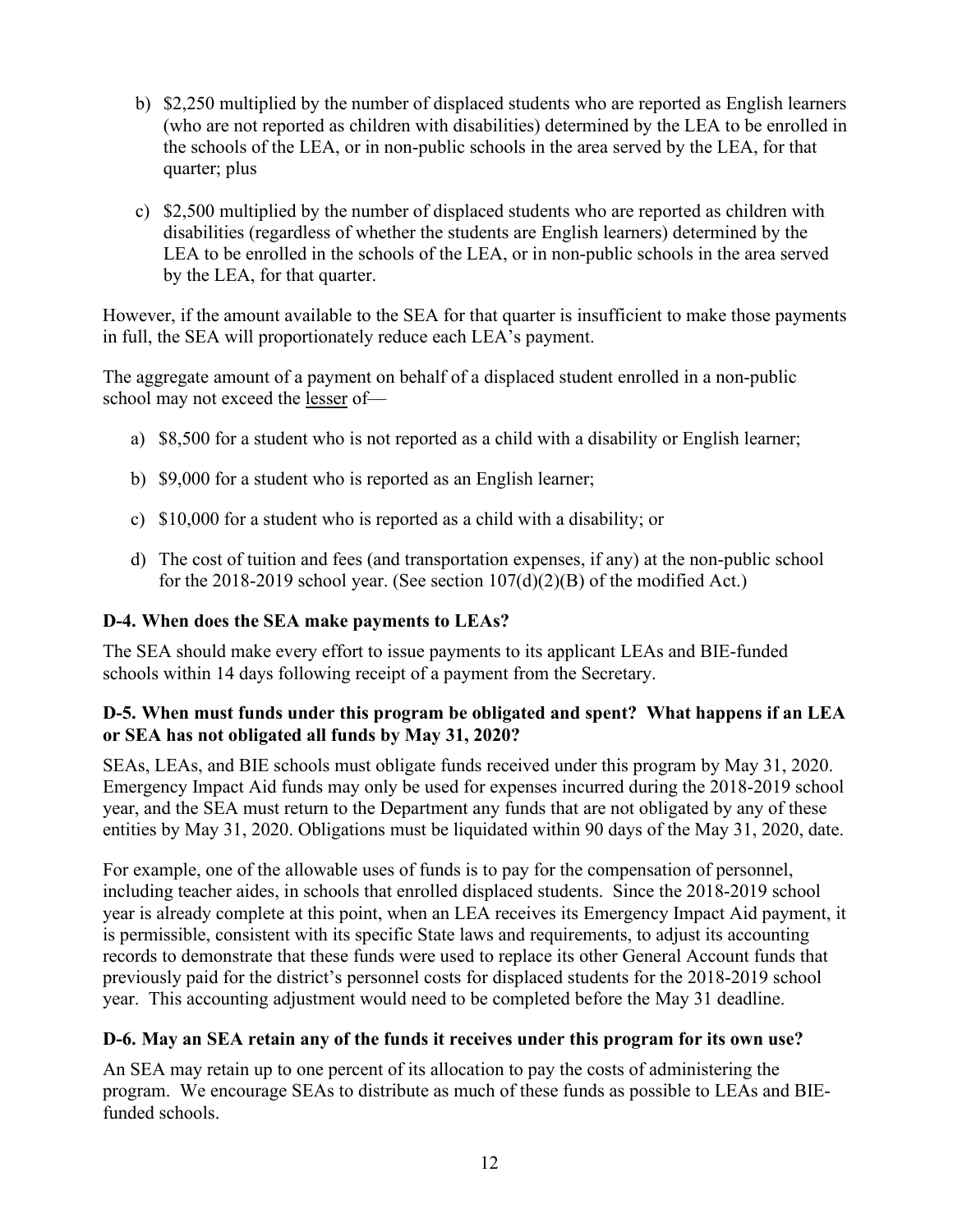### **D-7. Are there any special requirements for an SEA if an eligible LEA is unable to implement the program?**

In the case of the States or territories affected by a covered disaster or emergency, the SEA must carry out this program's activities for eligible LEAs that are unable to implement this program.

### **D-8. May a State take aid under this program into consideration in determining the amounts of State aid that its LEAs may receive?**

An SEA may not consider Emergency Impact Aid payments received in determining the eligibility of its LEAs for State aid, or the amount of State aid, with respect to free public education of children.

However in limited circumstances, if prior to June 6, 2019, (i.e., the date the President signed into law the legislation creating this program), an SEA had made a payment to an LEA to cover the additional costs of educating displaced students, the SEA may retain a portion of the LEA's Emergency Impact Aid payment. This retained amount may not exceed the proportionate amount of the total cost of education of a displaced student that the SEA's earlier advance payment represented.

For example, a State has available \$2,125 per displaced student as its per quarter allocation under the Emergency Impact Aid program. Prior to June 6, the SEA provided an LEA with \$3,800 per student for the costs of educating displaced students, which constituted 40 percent of the full cost of education per student in the LEA (\$9,500). In that case, the State could retain up to \$850 (40 percent of \$2,125) of that LEA's allocation per quarter. If a student was claimed for all four quarters (payments totaling \$8,500), the SEA may retain up to \$3,400 (4 quarters x \$850) and must provide the LEA at least \$5,100.

In the above example, the SEA would be required to provide at least \$5,100 of Emergency Impact Aid received (\$8,500- \$3,400) to the LEA for a student claimed for all four quarters and could not consider those funds in determining eligibility for, or the amount of, State aid that it provides.

### **D-9. What should an LEA do with the "extra" funds for a non-public school displaced student when the amount of tuition, fees, and reasonable transportation costs is less than the per-student distribution it receives?**

These excess amounts should be returned to the SEA. The Department will work with SEAs to consider these funds in making any subsequent distribution for this program. These adjustments will keep the per-student payments to SEAs and LEAs at the appropriate level for each public school and non-public school displaced student.

### **D-10. What will count as an obligation and liquidation for LEAs that make payments into accounts on behalf of non-public school displaced students?**

The Department considers an LEA's funds to be obligated and liquidated on the date that the LEA transfers funds to an account on behalf of an eligible non-public school student.

### **D-11. May a State consider monthly payments attributable to displaced students transmitted after June 6, 2019, as eligible for State retention of assistance under section 107(d)(1)(C) of the modified Act?**

The Department interprets section  $107(d)(1)(C)$  of the modified Act together with the crossreferenced quarterly installment language in section  $107(d)(2)(A)(ii)$  of the modified Act to mean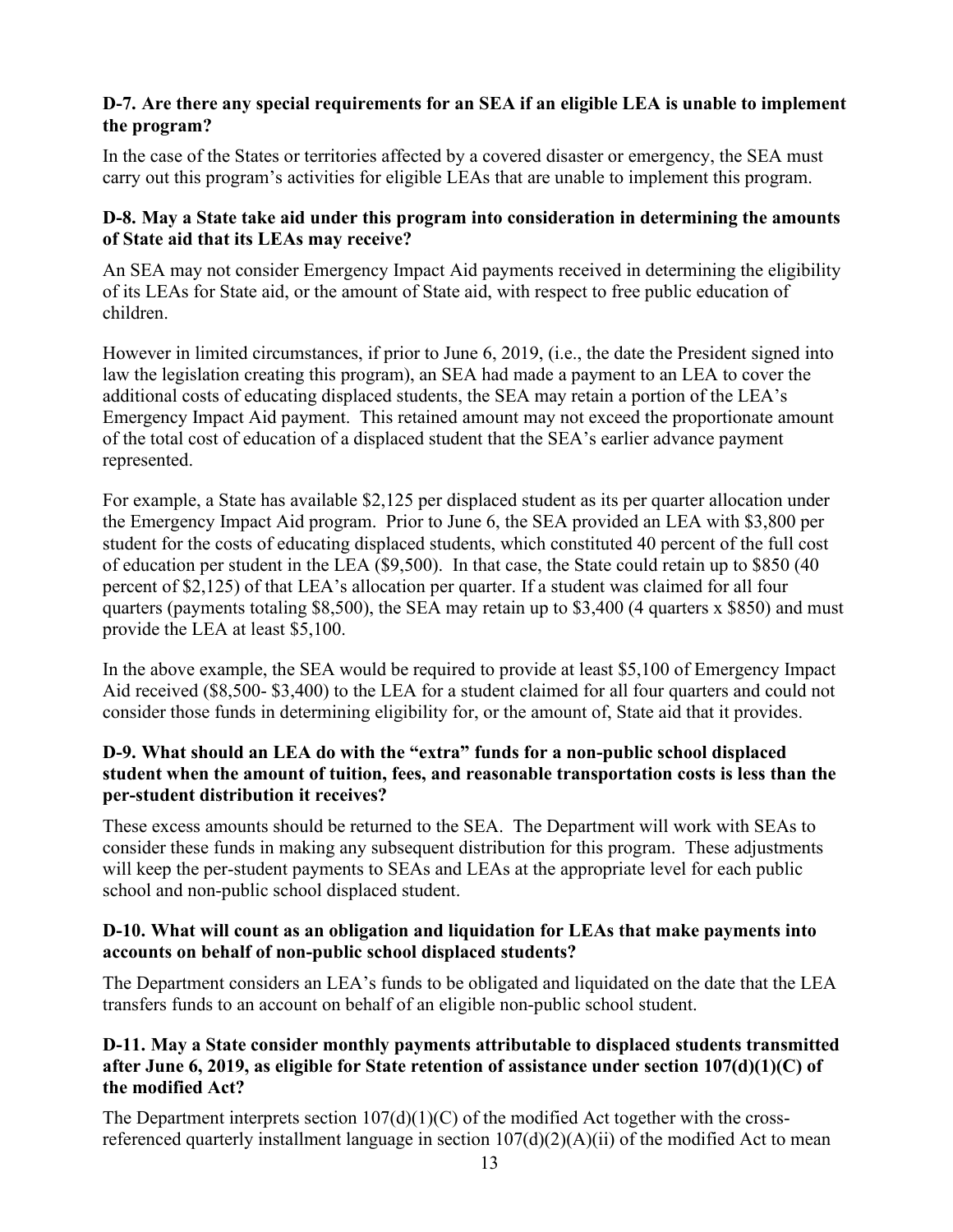that a State may keep its proportionate share of the quarterly Emergency Impact Aid payments for the whole year. The retained amount may not exceed the State's proportion of the total cost of education of a student. States must use the per-pupil expenditure (PPE) figure for the 2017-2018 school year for each applicant LEA in the State to establish or approximate the quarterly proportions that the SEA may retain for this school year.

For example, if the PPE figure was \$8,000 for one district and the State aid for the 2018-2019 school year provided to that district for educating an "extra" or displaced child would comprise 75 percent of that PPE figure, the State could not keep the full amount of Emergency Impact Aid funds that it might receive on behalf of that child. Rather, the SEA could keep up to 75 percent of those funds so that it and the LEA would be reimbursed in proportion to the percentage of expenditures for the whole year that each entity has made on behalf of displaced students. A State could, however, choose to retain a lesser portion of the Emergency Impact Aid funds or none at all.

### **D-12. May an SEA retain funds for payments it is legally required to make to LEAs for the attendance of displaced students during the 2018-2019 school year when those payments are not scheduled to be transmitted until the 2019-2020 school year?**

Some SEAs make payments based on estimates of student enrollment at the time the State budget is adopted. At the end of a school year, to the extent a district has exceeded the original estimate, the district is entitled to State payments to make up the difference. This process pays districts for expenses incurred in the prior year due to the attendance of extra students. Thus, those districts will receive, during the 2019-2020 school year, State payments for the 2018-2019 school year for the attendance of displaced students.

So long as the SEA can meet the obligation of funds deadline under section 107 of the modified Act, and it pays its full share of costs to affected LEAs in the 2019-2020 school year, it would be permissible for the SEA to keep its proportionate share of the costs that it will bear in the 2019- 2020 school year for these extra students who were educated during the 2018-2019 school year. SEAs, LEAs, and BIE schools must obligate funds received under this program by May 31, 2020, and ensure that the payments received are only used for expenses for the 2018-2019 school year. The SEA must return to the Department any funds that are not obligated by any of these entities by the May 31, 2020, deadline. Obligations must be liquidated within 90 days of this May 31 date. See 34 C.F.R. 76.707 for examples of when an obligation occurs.

### **D-13. Is it permissible for an SEA to distribute more aid on a per-pupil basis to some LEAs?**

Except for the partial retention provision related to State aid and referenced in Questions D-8 and D-11, SEAs may not make payments at different per student rates. The Department provides funds on a per-student basis to each State, using the same dollar figures for all public and non-public school displaced students, who are not English learners or children with disabilities, and for all public and non-public school displaced students reported as English learners or children with disabilities.

Under section  $107(d)(1)(C)$  of the modified Act and as described in Question D-11, SEAs are able to retain a portion of Emergency Impact Aid funds based on payments they provide to LEAs for displaced students for the 2018-2019 school year. An SEA might not have provided extra State aid for all districts serving displaced students, which might explain why some LEAs might receive a different proportion of the Federal amount than others would receive.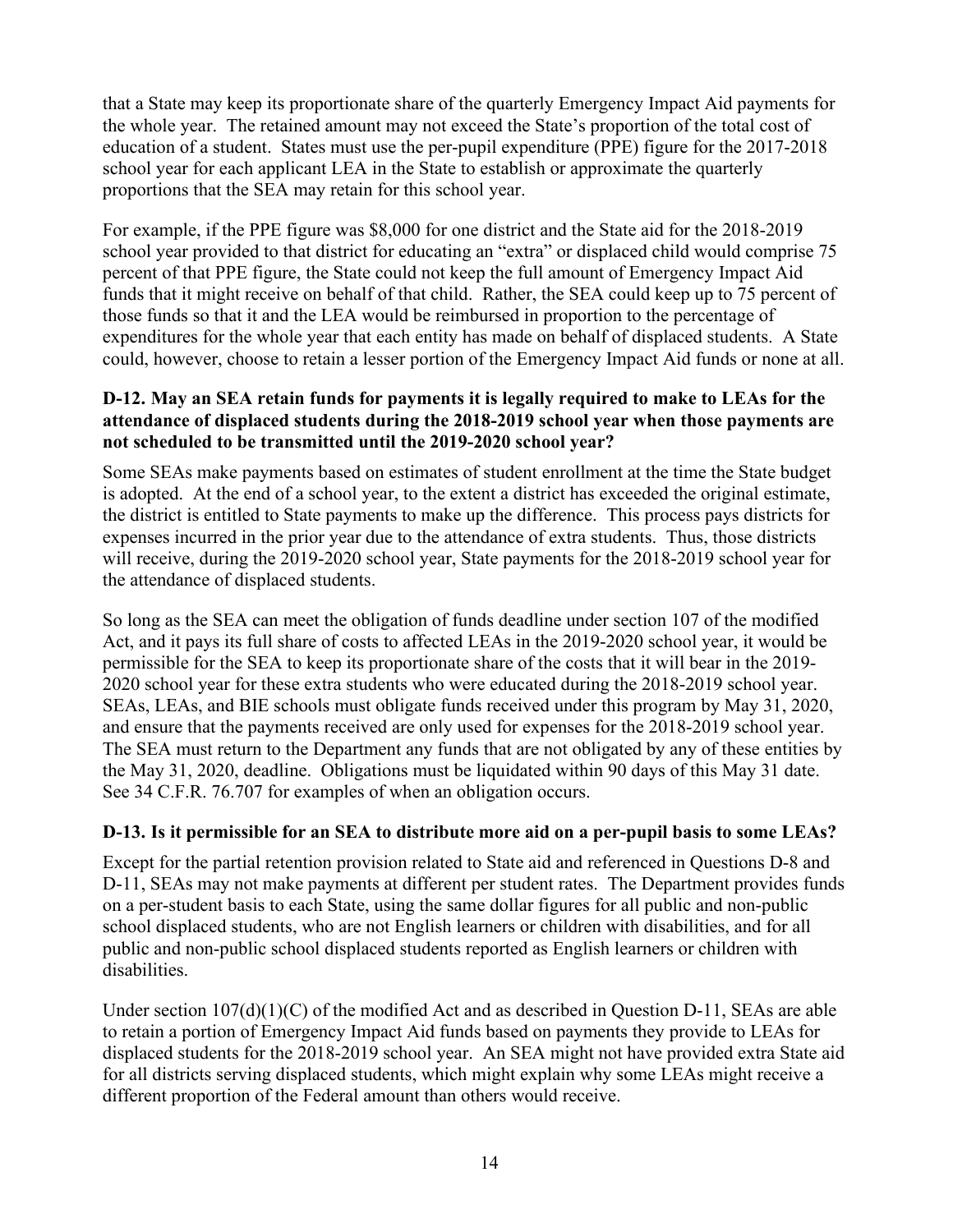In addition, an SEA must retain, or request the return of, aid to an LEA for payments to an account on behalf of a displaced student enrolled in a non-public school if the cost of tuition and fees (and transportation expenses, if any) at the non-public school is lower than the applicable per-student aggregate payment amount. (See Question D-3.)

### **D-14. What per-pupil expenditure figure must an SEA use to calculate the amount it may retain due to State aid?**

An SEA must calculate any amount that it is retaining on an LEA-by-LEA basis, using the perpupil expenditure figure for the 2017-2018 school year for each LEA.

## <span id="page-14-0"></span>**E. USES OF FUNDS**

#### **E-1. For what activities and services may an LEA, BIE-funded school, or non-public school expend program funds?**

These entities may use program funds to provide instructional opportunities for displaced students who enroll in their schools and for expenses the recipient incurs in serving displaced students. Examples of allowable expenses include:

- a) Paying the compensation of personnel, including teacher aides, in schools enrolling displaced students;
- b) Identifying and acquiring curricular material and classroom supplies;
- c) Acquiring or leasing mobile educational units or leasing sites and spaces (to the extent that those costs are not met by FEMA);
- d) Providing basic instructional services for displaced students, including tutoring, mentoring, or academic counseling;
- e) Paying reasonable transportation costs;
- f) Providing health and counseling services; and
- g) Providing education and support services.

The recipients may use these funds for pre-award costs, including the reimbursement of expenditures incurred prior to the receipt of a grant. (See also Question E-6 regarding uses of funds for displaced students who are children with disabilities.)

## **E-2. Must those activities and services be specifically related to serving displaced students?**

While the activities and services provided with Emergency Impact Aid funds must be related to serving displaced students, there is no requirement that they be provided only to those students. For instance, one of the allowable activities under the law is provision of basic instructional services. There is no requirement that program funds be used to provide those services only to displaced students; rather, LEAs may use the funds to support regular classroom programs in which both displaced and other students participate. Similarly, the law authorizes the use of funds for reasonable transportation costs. LEAs are under no obligation use these funds to transport only displaced students. They may instead use the money to support their regular transportation budget, taking care to ensure that the transportation needs of displaced students are met.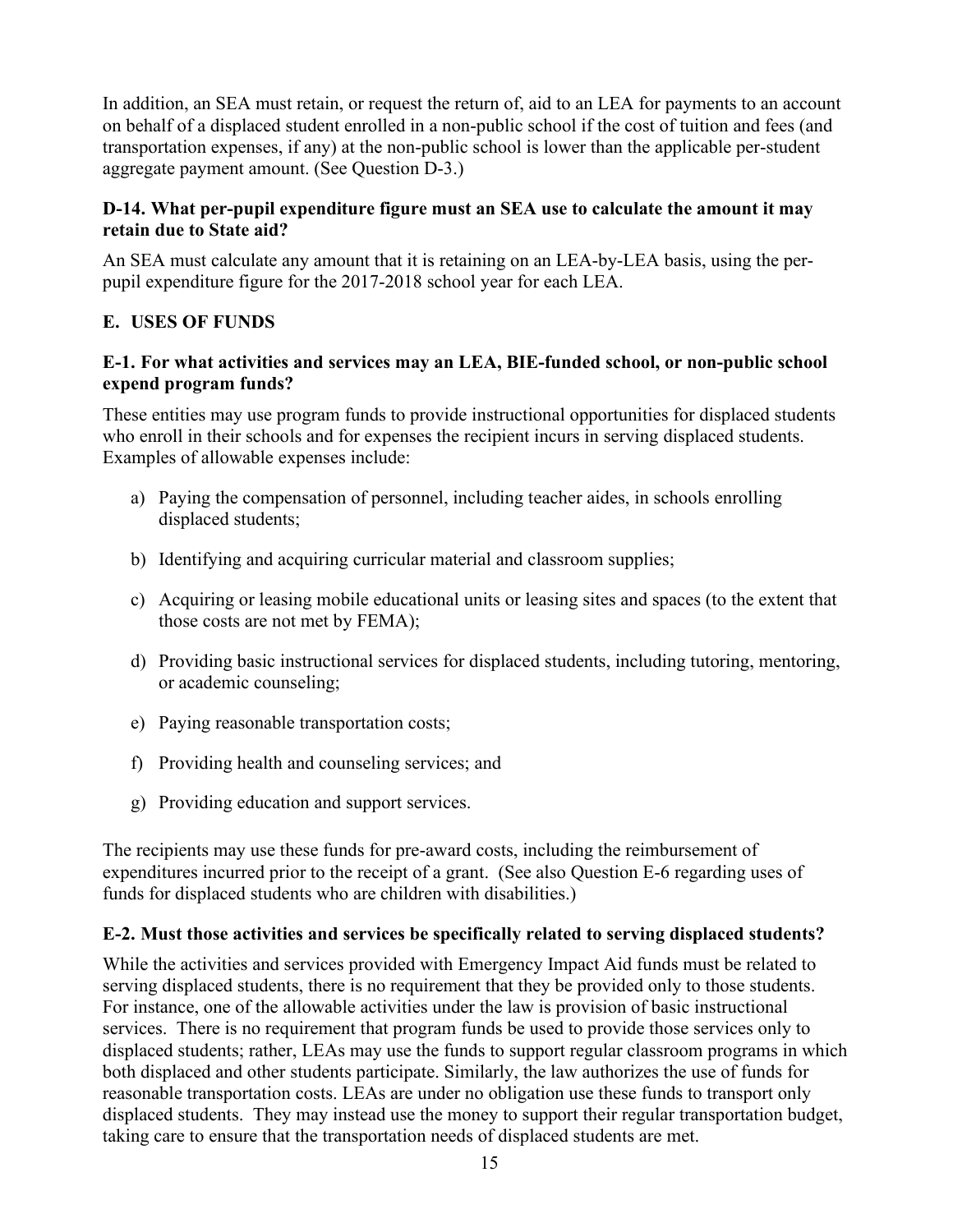### **E-3. How much of its grant may an LEA or BIE school use for administration?**

An LEA or BIE school may use up to two percent of its allocation for administration of the program.

### **E-4. How is "administration" defined for the purposes of this program?**

Administrative costs include costs (direct and indirect) involved in the proper and efficient performance and administration of this Federal grant. This use of funds, as well as indirect costs and rates, must comply with 2 CFR part 200 (Uniform Administrative Requirements, Cost Principles, and Audit Requirements for Federal Awards) and the Department's administrative regulations. (See 34 CFR 76.560-76.569 on indirect costs.)

### **E-5. What restrictions or conditions apply to the funds that LEAs and BIE-funded schools receive on behalf of displaced students who are children with disabilities?**

Recipients of funds under this program for displaced students who are children with disabilities may use those funds only to pay for special education and related services consistent with the IDEA. However, the law does not require that these funds be used to provide special education and related services only to students displaced by the covered disaster or emergency. They may become part of an LEA's or school's special education budget, and the LEA or school may use them to provide special education and related services to both displaced and other students who are children with disabilities, taking care to ensure that the special education needs of displaced students with disabilities are met. Notwithstanding the requirement that payments be expended for special education and related services consistent with the IDEA, this program places no other obligation on non-public schools to administer any part of the IDEA.

### **E-6. What requirements apply to the use of funds for "special education and related services consistent with the IDEA"?**

The requirements that apply to the use of funds provided for displaced students who are children with disabilities are the same as those that apply to the LEAs use of funds provided under Part B of the IDEA. They include the requirement that the funds be used for the excess costs of providing special education and related services to children with disabilities, consistent with maintenance-ofeffort and supplement, not supplant, requirements. Because these fiscal provisions have special meaning under the IDEA, distinct from the way these terms are applied under the ESEA, we advise you to consult with your State and local staff who administer the IDEA if you need additional information on IDEA requirements. The applicable regulations regarding these requirements can be found at 34 CFR sections 300.202-300.208.

## **E-7. Are any uses of funds specifically prohibited by statute?**

LEAs may not use program funds for construction or for major renovation of schools. If reasonable and necessary, these funds may be used for minor remodeling or repairs.

## **E-8. What is minor remodeling?**

Minor remodeling refers to minor alterations in a previously completed building. The term also includes the extension of utility lines, such as water or electricity, from points beyond the confines of the space in which the minor remodeling is undertaken but within the confines of the previously completed building. The term does not include building construction, structural alteration to buildings, building maintenance, or repairs. (See 34 CFR 77.1.)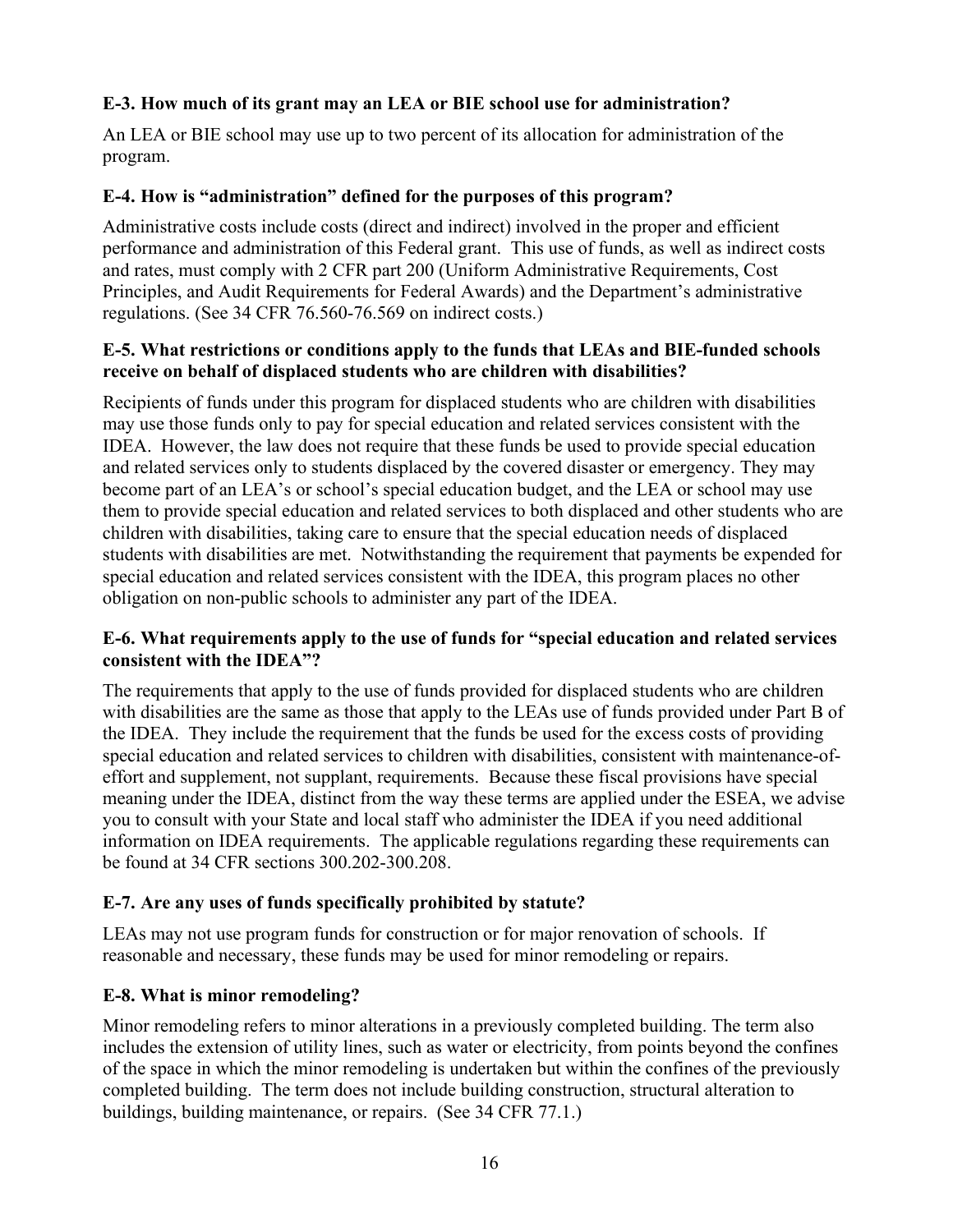### **E-9. Even though this program is not part of the ESEA, may an LEA's administrative funds be combined into its Consolidated Administrative Account under Title VIII of the ESEA?**

Consistent with sections 8201(a)(2) and 8203(a) of the ESEA, the Secretary designates Emergency Impact Aid as a program whose State and local administrative funds may be consolidated, subject to the respective Emergency Impact Aid statutory caps of one percent for SEAs and two percent for LEAs and BIE-funded schools. The other Federal administrative funds included in the Consolidated Administrative Account, however, are available for obligation for a shorter period of time than the Emergency Impact Aid administrative funds. Thus, if an LEA chooses to consolidate its Emergency Impact Aid administrative funds with other funds, the Emergency Impact Aid administrative funds are considered to be timely obligated if the LEA can document that, between the time those funds were consolidated and May 31, 2020, it obligated an amount of Consolidated Administrative funds that is at least as great as the amount of Emergency Impact Aid administrative funds that it consolidated. In addition, the LEA must be able to document that it timely obligated any of its other administrative carry-over funds that had to be obligated by May 31, 2020.

### **E-10. May Emergency Impact Aid funds be combined in Title I, Part A, schoolwide program campuses to upgrade the entire educational program of the campus?**

Emergency Impact Aid funds may be combined in a schoolwide program school that serves displaced students and used for any activities included in the schoolwide plan. See 69 FR 40360, 40361, July 2, 2004: "[T]he Secretary authorizes a schoolwide program school to consolidate funds that the school receives from any Federal education program, administered by the Secretary, whose funds can be used to carry out activities in a public elementary or secondary school. This authority also extends to services, materials, and equipment purchased with those funds and provided to a public elementary or secondary school."

We note that section 107(e)(4) of the modified Act states that, in general, payments of Emergency Impact Aid funds for a displaced student who is a child with a disability must be used to pay for special education and related services consistent with the Individuals with Disabilities Education Act (20 U.S.C. 1400 et seq.). If a school combines Emergency Impact Aid funds with other Federal, State, and local funds in a schoolwide program school, the school need not track funds made available for a displaced student who is a child with a disability to specific services for that student. However, displaced students with a disability, like all other children with disabilities in the schoolwide program, must be provided services in accordance with a properly developed individualized education program (IEP) and be afforded all of the rights and services guaranteed to children with disabilities and their parents under the IDEA.

### **E-11. What kinds of transportation expenses can be supported with Emergency Impact Aid funds?**

Reasonable transportation costs can include:

- Supporting costs of transporting students to and from school, after-school programs, tutorials, remediation programs, extended-year programs, and enrichment programs;
- Providing funds for additional bus drivers for displaced students;
- Replacing buses and supporting repair costs to buses; and
- Replacing other LEA or school vehicles.

## **E-12. What are some examples of allowable "education and support services" expenses?**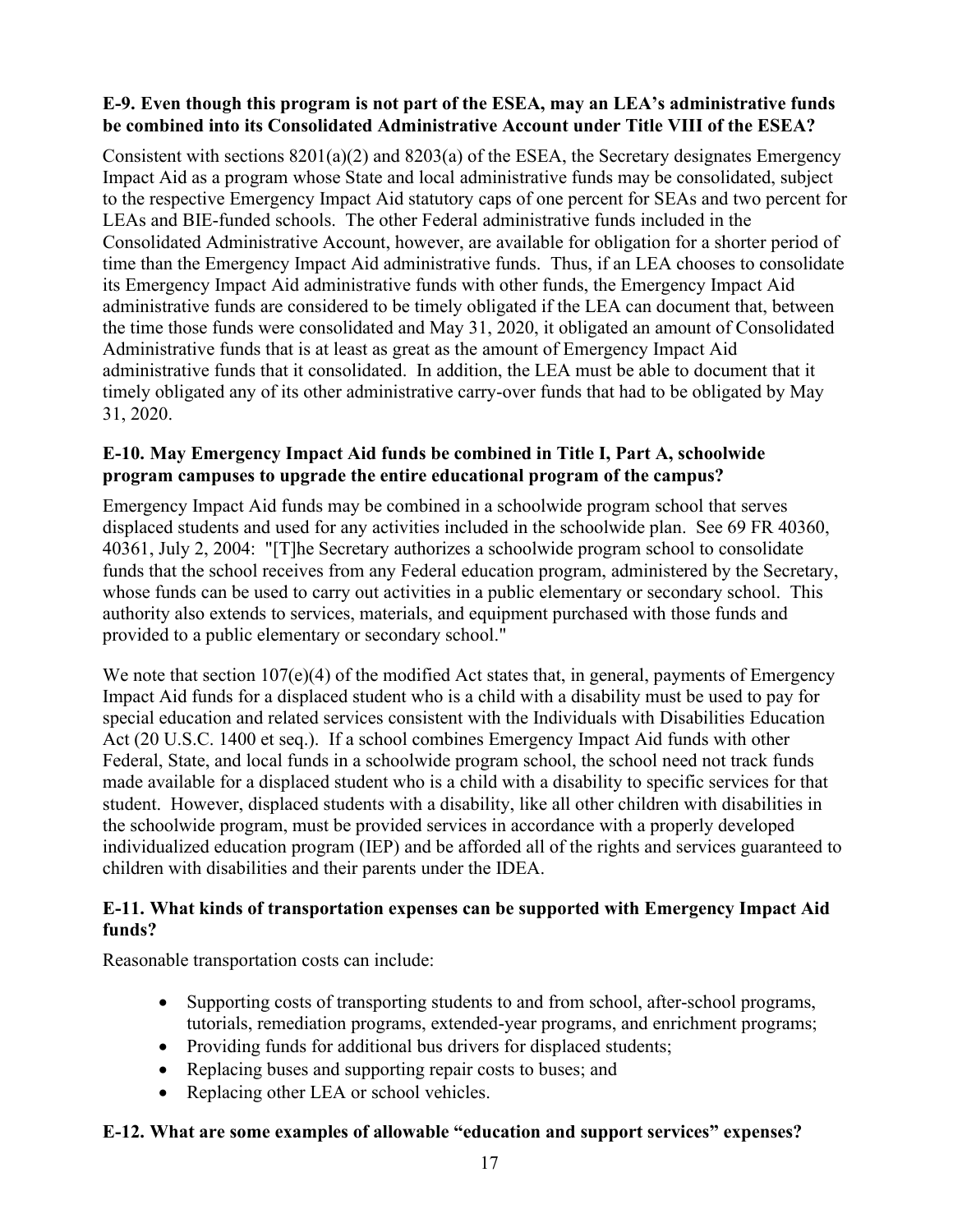- In addition to typical costs associated with education and support services, such as security, examples of other allowable expenses that could be considered in this category include:
- Supporting the minor repair of facilities;
- Providing meals for extended-day programs; and purchasing uniforms for displaced students attending an eligible public or non-public school.

## <span id="page-17-0"></span>**F. RECORDKEEPING & ADMINISTRATION**

### **F-1. What records must an LEA or BIE-funded school keep after submitting its application?**

In general, all LEA and BIE recipients of Emergency Impact Aid must maintain adequate written records to support the amount of payments that are received and the allowable expenditures that are made under the program for the fiscal year. At a minimum, recipients must keep auditable records documenting the enrollments of the displaced children that they claimed as the basis for receiving payments and evidence that the children claimed met the definition of a displaced student. On request, any recipient must make its records available to the Department for the purpose of examination or audit. (See 2 CFR §§ 200.333-200.337; GEPA section 443, 20 U.S.C. 1232f). The full requirements regarding recordkeeping are in the Uniform Administrative Requirements regulations at 2 CFR 200.333-200.337. In addition, this program is deemed to be "susceptible to significant improper payments" for purposes of the Improper Payments Information Act of 2002 (31 U.S.C. 3321 note.) As noted in Question F-3, this will result in additional requirements for grantees under the program, including making expenditure information and documentation available for review by the Department.

#### **F-2. What records must a non-public school keep after receiving funds from accounts on behalf of displaced students?**

At a minimum, a non-public school that receives Emergency Impact Aid funds from student accounts must maintain adequate written records to support the amount of funds that are received and the allowable expenditures that are made under the program for the fiscal year. Recipients must keep auditable records documenting the enrollment of the displaced student on whose behalf the non-public school received payments.

### **F-3. What records must an SEA keep after submitting an application?**

Similarly, all SEA recipients must maintain adequate written records to support the amount of payments that are received, spent, and disbursed under the program for the fiscal year. These records must include the LEA and BIE school applications received. The records must be made available to the Department, if requested, for the purpose of examination or audit. The full requirements regarding recordkeeping are in the Uniform Administrative Requirements regulations at 2 CFR 200.333-200.337.

In addition, the Supplemental Appropriations for Disaster Relief Act of 2019 designates the Emergency Impact Aid program to be "susceptible to significant improper payments" for purposes of the Improper Payments Information Act of 2002 (31 U.S.C. 3321 note.) This will result in additional requirements for grantees under the program, including making expenditure information and documentation available for review by the Department, starting with the Fiscal Year 2020 reporting period. ED will provide additional information about this requirement after we make awards, providing advanced notice to ensure grantees understand their responsibilities for documenting all expenditures. In general, these documentation requirements are identical to those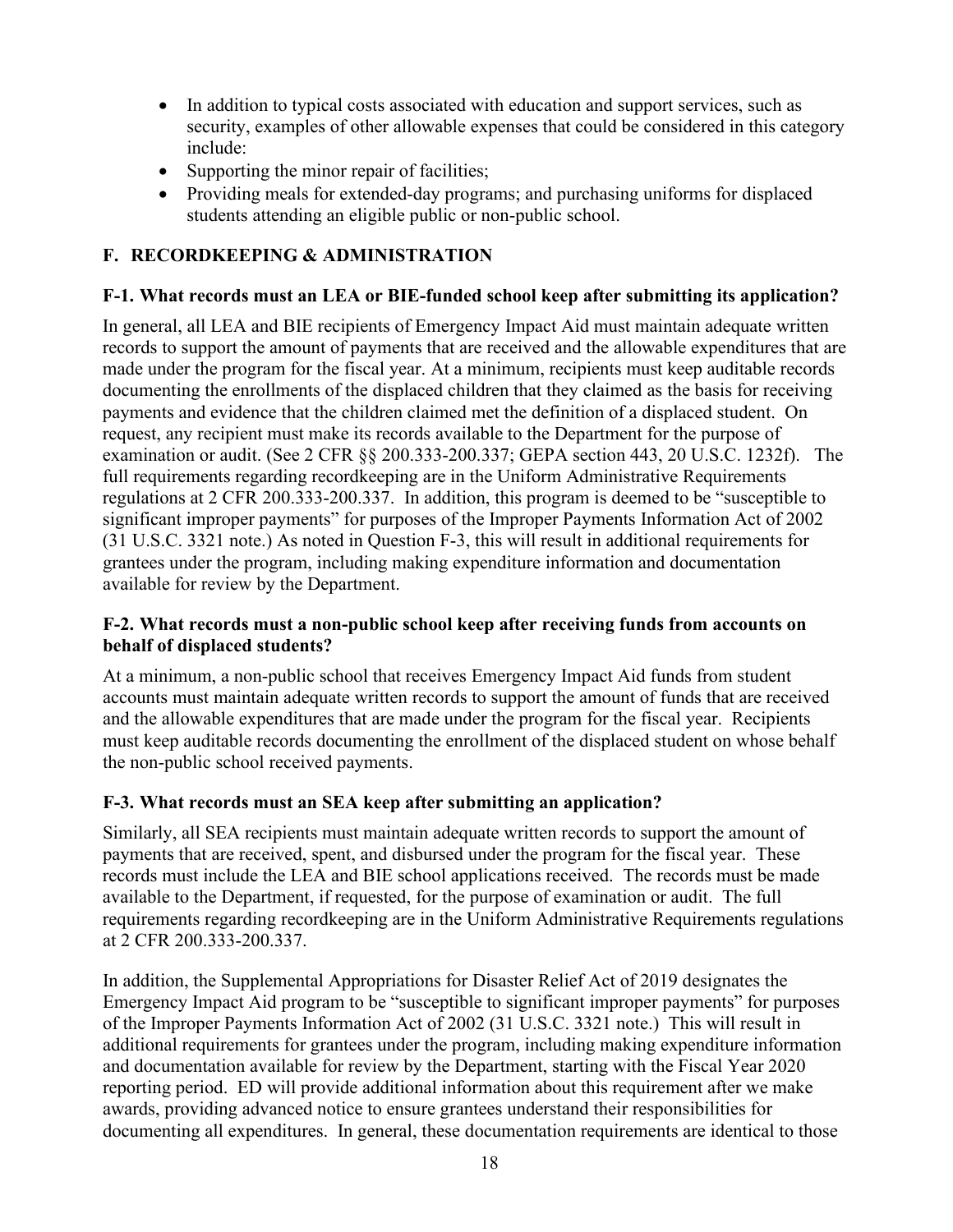ordinarily required for all Federal education program expenditures; the primary impact of the Improper Payments Information Act will be increased review of this documentation.

### **F-4. Will SEAs be responsible for ensuring that any BIE-funded schools receiving allocations in their States meet the requirements of the program?**

Although SEAs typically do not have administrative control or jurisdiction over BIE-funded schools, they are responsible for ensuring that any such schools within their boundaries receiving Emergency Impact Aid grants meet the terms and conditions associated with those grants.

### **F-5. Should SEAs, LEAs, and BIE-funded schools establish separate fund codes or other processes for tracking these grant funds?**

Yes. All SEAs and LEAs should establish separate fund codes or other processes for tracking their Emergency Impact Aid grants in order to allow for appropriate accountability for these funds. If these funds are not kept in separate accounts at the SEA and LEA levels, it may be difficult to document that they have been obligated and liquidated by the statutory deadlines. For example, if an SEA or LEA deposited these funds in a general account, an auditor might assume that an endof-year balance contains Emergency Impact Aid funds in the same proportion that those funds represented of the state's or district's revenues. This could result in audit findings and the required return of funds to the Department. If the specifics of an individual State's accounting system require it, States have the flexibility to issue their own additional accounting requirements or guidance, so long as they are consistent with these guidelines.

Also, Emergency Impact Aid funds provided for displaced students reported as children with disabilities must be recorded and tracked separately from Emergency Impact Aid funds provided for students without disabilities

### **F-6. What is the obligation and liquidation period for the administrative funds associated with this program?**

The May 31, 2020, obligation deadline applies to all Emergency Impact Aid program funds, including the administrative portion, and it applies to SEAs, LEAs, and BIE-funded schools. In addition, the 90-day liquidation period following that obligation deadline also applies to all of the funds, including the administrative portions. (See Question D-10 regarding when LEAs (or some SEAs) obligate and liquidate funds for payments on behalf of non-public school students.)

### **F-7. Does a non-public school have to waive all tuition in order to access an account on behalf of a non-public school student whose parents applied for these funds?**

A non-public school would not have to waive all of its normal tuition charges in order to access the Emergency Impact Aid support, but the school must waive or reimburse at least the amount equal to the Emergency Impact Aid funds that it received on behalf of a displaced student. In the case of a student who is not a student reported as a child with a disability or an English learner, if a nonpublic school's tuition was \$12,000, the school could access a maximum of \$8,500 from that student's Emergency Impact Aid account and use that amount to reimburse the parents for the portion of the tuition that the parents paid.

**F-8. When an LEA does not have documentation from a parent that a non-public school student was displaced or was enrolled in the school on the count date, must it still make a payment to a an account on behalf of that student within 14 days of receiving funds from the SEA?**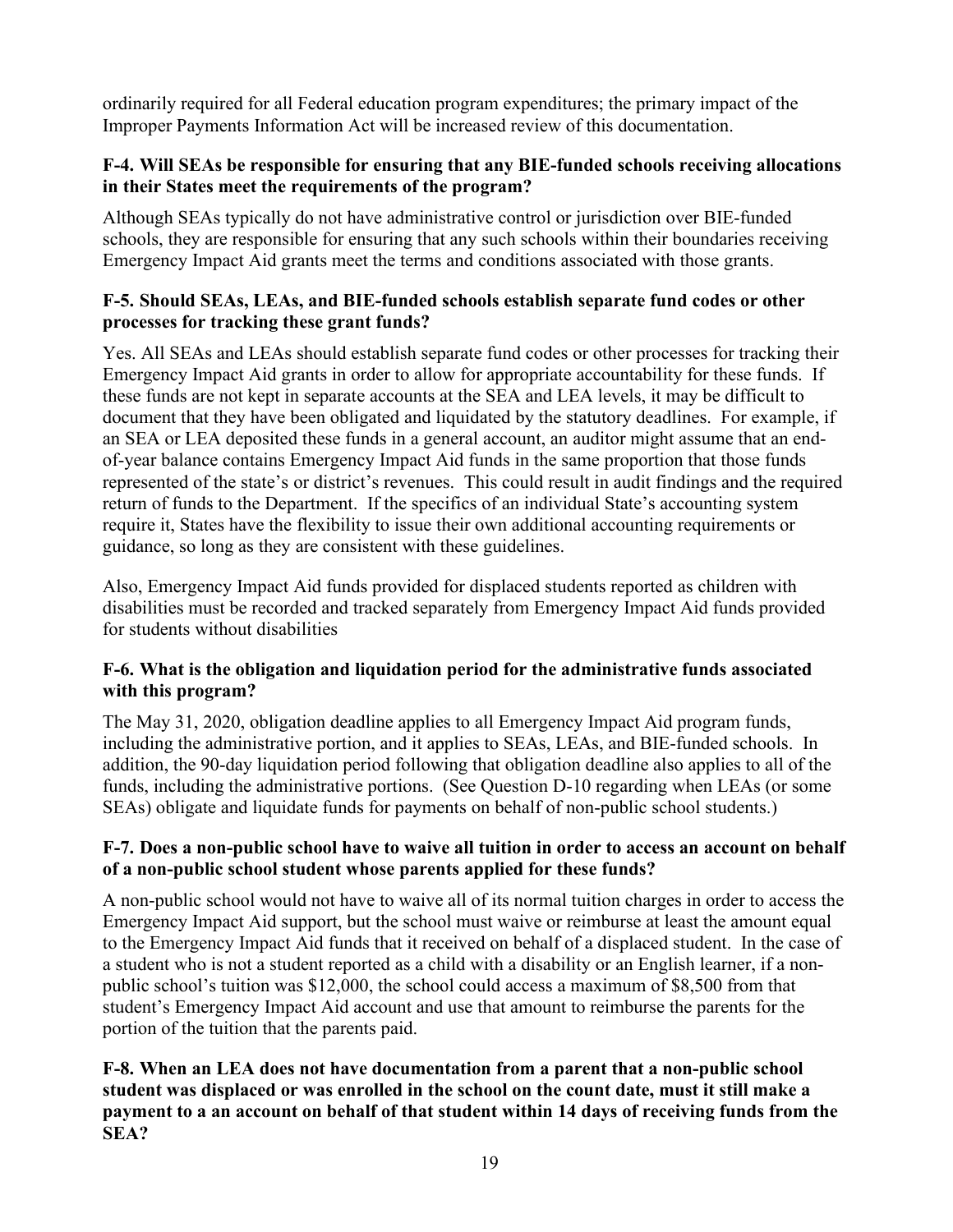The parents of non-public school displaced students are required to submit applications to LEAs for this program on behalf of their children. In addition, LEAs must obtain attestations from the non-public schools that the displaced students attend in order to verify their enrollment on the count dates identified by the state and certify that they will use program funds only for allowable costs. LEAs must not make a payment into an account on behalf of a non-public school displaced student unless all of the appropriate paperwork has been received on behalf of that student. The LEA should release funds for all other eligible non-public school displaced students while waiting for the required documents for any students for whom the paperwork is incomplete.

### <span id="page-19-0"></span>**G. PAYMENTS ON BEHALF OF DISPLACED STUDENTS ENROLLED IN NON-PUBLIC SCHOOLS**

### **G-1. What is an eligible non-public school?**

An eligible non-public school is a nonprofit elementary or secondary school that is accredited or otherwise operates in accordance with State law, was in existence on the date that is one week prior to the date that the major disaster or emergency was declared for the area, and serves at least one displaced student whose family has applied for assistance under the program. In addition, participating non-public schools must abide by certain civil rights requirements, described below. (See Question G-13.) A non-public school must also waive some or all of a displaced student's tuition or reimburse some or all of the tuition paid in order to receive funds under this program. (See Question F-7.)

### **G-2. Do additional requirements apply to displaced students enrolled in non-public schools?**

Displaced students attending a non-public school must meet certain additional criteria beyond the requirements in Question A-2. They must have enrolled in an eligible non-public school prior to June 6, 2019, (i.e., the date the President signed into law the legislation creating this program). The students' parents must have chosen to enroll the students in a non-public school, and the students' parents must submit a timely application for funding under this program to the LEA, including all required documentation.

### **G-3. Must a non-public school have waived tuition for an eligible displaced student at the time of the displaced student's enrollment in the non-public school?**

A non-public school must have waived some or all of the student's tuition or reimburse tuition previously paid for a displaced student in order to receive funds under this program. If it has not previously waived or reimbursed tuition, the school must reimburse tuition that was previously paid for a displaced student in order to meet the requirement referenced in Question G-1. (See Question F-7.)

### **G-4. How and where does an LEA establish an "account" for displaced non-public school students?**

These accounts may be established as part of the LEA's financial recording system, at the nonpublic schools the displaced students attend, or through some other means such as an account at a financial institution. The LEA makes the funds in these accounts available to the non-public schools that these displaced students attend. The LEAs and non-public schools must record (such as in a ledger or spreadsheet) the names of the displaced students, the funds provided for each student, and the disbursement of those funds to a particular non-public school.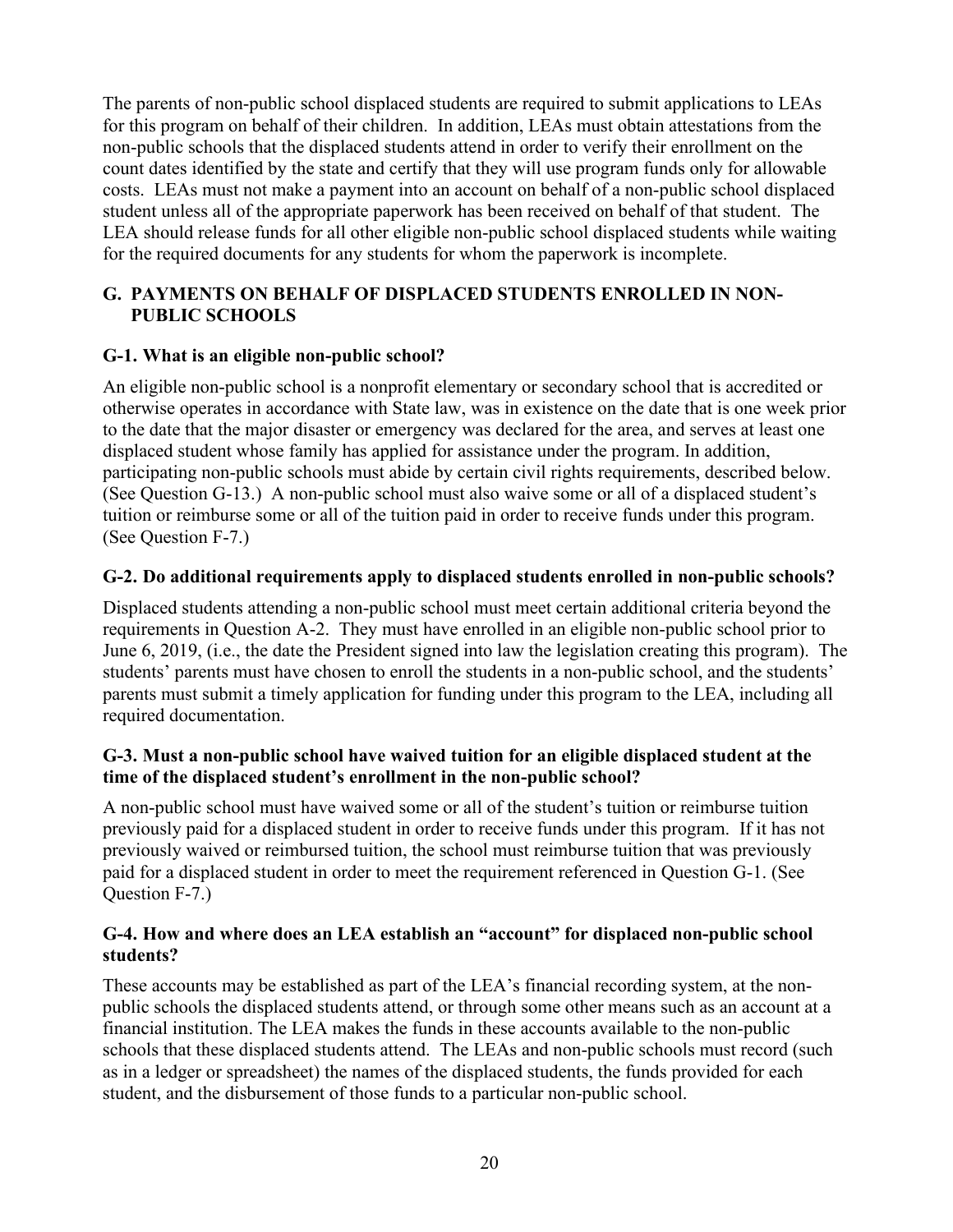### **G-5. What type of notice must the SEA provide to parents of displaced students attending non-public schools?**

An SEA must provide notice to each parent of a displaced student attending a non-public school informing the parent that:

- a) The parent or guardian has the option to enroll his or her child in a public school or a nonpublic school; and
- b) Emergency Impact Aid is a temporary program that will be available only for the 2018- 2019 school year.

An SEA may work through its LEAs to meet this requirement and may also reach out to State-level non-public school organizations. For additional information about State-level non-public school organizations, contact the Office of Non-Public Education via the [K12EmergencyImpactAid@ed.gov](mailto:K12EmergencyImpactAid@ed.gov) mailbox.

#### **G-6. Are SEAs required to limit the payment of assistance on behalf of non-public school students to students from families that fall below a certain income level?**

As described above (Question B-1), the SEA must include in its application to the Department a description of the criteria it will use, including family income, in determining eligibility for, and the amount of, assistance provided on behalf of a student attending a non-public school. SEAs have broad flexibility in determining the extent to which they establish family income or wealth criteria for the receipt of this assistance.

### **G-7. What goods and services may non-public schools purchase using program funds?**

As noted in Question E-1, non-public schools that receive payments from accounts on behalf of displaced students enrolled in their schools may use those funds for any of the following services and activities:

- a) Paying the compensation of personnel, including teacher aides;
- b) Identifying and acquiring curricular material and classroom supplies;
- c) Acquiring or leasing mobile educational units or leasing sites and spaces (to the extent that those costs are not met by FEMA);
- d) Providing basic instructional services for displaced students, including tutoring, mentoring, or academic counseling;
- e) Paying reasonable transportation costs;
- f) Providing health and counseling services; and
- g) Providing education and support services.

As with payments made on behalf of displaced students enrolled in public schools, there is no requirement that the non-public schools use these funds for activities and services that serve only displaced students.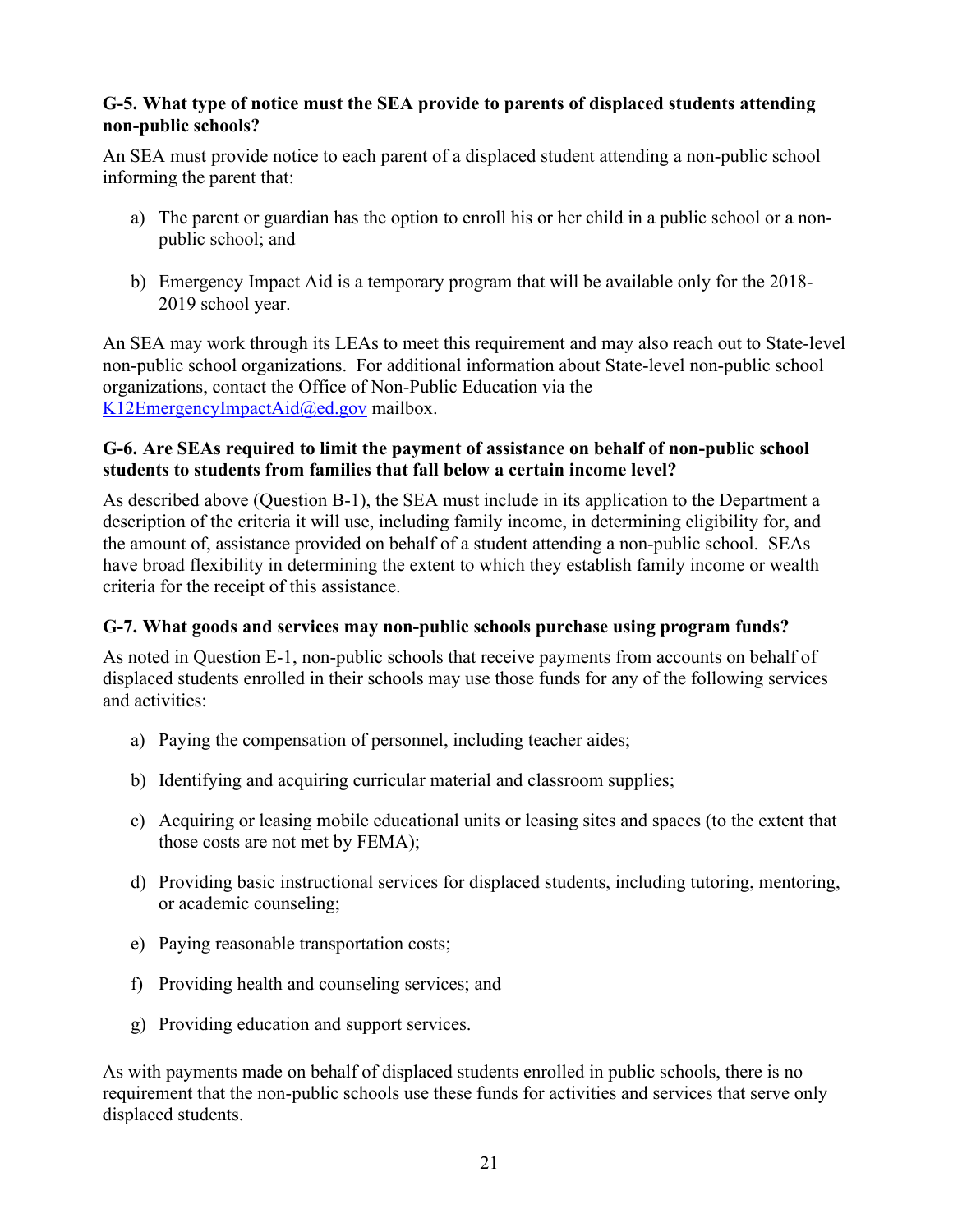Non-public schools may not use the funds for construction or major renovations.

Additionally, SEAs are responsible for ensuring that all of the program requirements are met. Consistent with the requirements of 2 CFR 200.328, all SEA grantees for Department programs are also responsible for monitoring grant and subgrant activities to ensure compliance with applicable Federal requirements.

SEAs are responsible for monitoring the non-public schools with respect to applicable requirements including ensuring that: 1) a school's certification regarding its enrollment of displaced students as defined in section  $107(c)(1)(D)$  of the modified Act is adequately documented; 2) the school is an eligible non-public school as defined in section 107(b)(3) of the modified Act; and 3) the funds from accessed accounts are used only for allowable goods and services. The SEA must take appropriate enforcement actions if it determines that a non-public school has not met any of these requirements.

#### **G-8. What requirements apply to payments made to accounts on behalf of displaced students who are reported as children with disabilities who are enrolled in non-public schools?**

Recipients of funds under the program on behalf of displaced students who are children with disabilities may use those funds only to pay for special education and related services consistent with the IDEA. However, the law does not require that these funds be used to provide special education and related services only to children with disabilities displaced by the hurricanes. They may become part of a school's special education budget, and the school may use them to provide special education and related services to both displaced and other children with disabilities, taking care to ensure that the special educational needs of displaced students who are children with disabilities are met. Notwithstanding the requirement that payments be expended for special education and related services consistent with the IDEA, this program does not place other obligations on non-public schools to administer any part of the IDEA.

### **G-9. If an LEA provides special education and related services to a displaced student attending a non-public school who is reported as a child with a disability may the LEA retain a portion of the funding it would otherwise place in that student's account?**

Under the IDEA, LEAs typically provide equitable services to eligible children with disabilities enrolled by their parents in non-public schools located in the LEA pursuant to section  $612(a)(10)(A)$  of the IDEA, 20 U.S.C.  $\S 1412(a)(10)(A)$ . An LEA that provided such services to a displaced student who is reported as a child with a disability enrolled by their parents in a nonpublic school may retain a portion of the money that it would otherwise place in the student's account in order to cover its cost of providing equitable services. Each SEA must establish guidelines based on the customary cost of providing equitable services under section  $612(a)(10)(A)$ of the IDEA and must ensure that its LEAs retain an appropriate portion of the funds for this purpose. The SEA must also establish guidelines to ensure that an appropriate portion of tuition is available for the non-public school and must ensure that its guidelines are applied consistently throughout the State.

For example, if a non-public school's tuition cost was \$11,000 and an LEA receives \$10,000 Emergency Impact Aid funds on behalf of a non-public displaced student reported as a child with a disability, it would be reasonable for an SEA's guidelines to specify that the LEA could retain up to \$1,500 for the provision of special education and related services consistent with the IDEA (the difference between \$8,500 for a displaced student who is not a child with a disability and the \$10,000 that is available for a displaced student who is reported as a child with a disability). In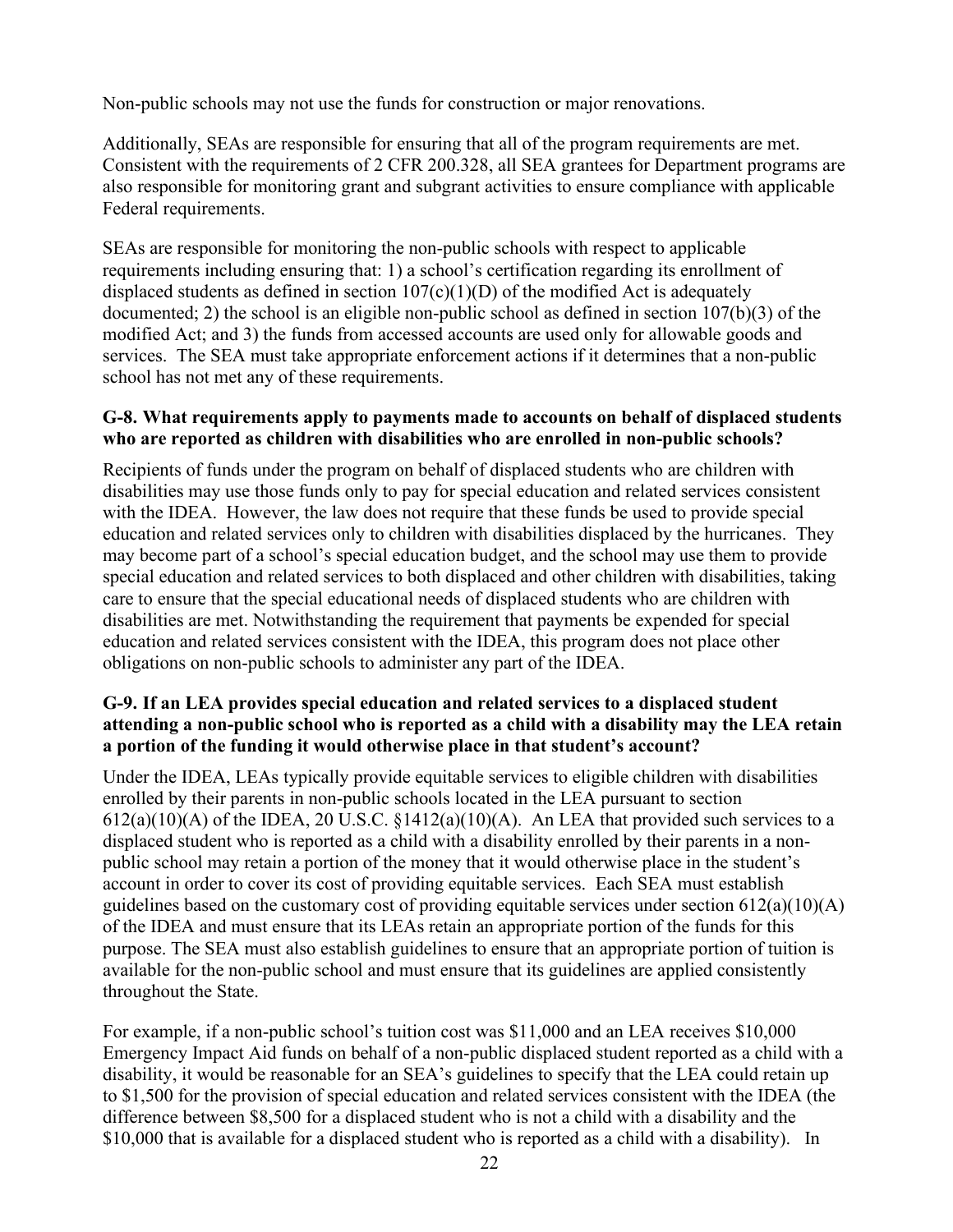that case, the non-public school would receive \$8,500 for the cost of the child's tuition at the nonpublic school, and the LEA would receive \$1,500 for the additional cost of the equitable services that it provided under section  $612(a)(10)(A)$  of the IDEA.

### **G-10. Is there a deadline for when an LEA must make a quarterly payment to the account of a student attending a non-public school?**

In its application to the SEA, an LEA must assure that it will make payments to the accounts of students enrolled in non-public schools within 14 calendar days of receiving those funds. Each LEA must abide by this deadline.

### **G-11. What actions must an LEA take to ensure that non-public schools use funds from student accounts only for allowable goods and services?**

SEAs are responsible for ensuring that any such schools receiving Emergency Impact Aid funds meet the terms and conditions associated with those grants. SEAs may wish to request that the nonpublic schools submit regular reports to them with listings of expenditures from the Emergency Impact Aid funds they have received from student accounts.

Participating non-public schools that access funds from student accounts should cooperate with SEAs in meeting all applicable program requirements including those related to allowable uses of funds and promptly provide required data and supporting documentation to their appropriate SEA. (See Question G-7.)

### **G-12. What happens if an SEA or LEA is unable to implement the non-public school provisions of the program?**

As noted in Question D-7, if an LEA is unable to implement the provisions of this program, including those related to non-public schools, the SEA in a State or territory affected by a covered disaster or emergency is authorized to act on its behalf. If an LEA in any State is unable to implement the provisions, they should notify and consult immediately with its SEA. If an SEA is unable to implement the non-public school provisions, it should notify the Department as soon as possible and we will work with that SEA in order to ensure that the provisions are appropriately implemented, including, if appropriate, through a "bypass" arrangement.

One example of the SEA's role is that it must ensure that parents of eligible displaced students are informed of the Emergency Impact Aid program EVEN if their non-public schools or applicable LEAs choose not to participate in ESEA or other federal education programs. Any LEA or nonpublic school that has displaced students is eligible to be included in the SEA application for Emergency Impact Aid. (See sections 107(a)(3), 107(k) and 107(l) of the modified Act.)

### **G-13. What civil rights requirements apply to non-public schools whose students receive assistance under the program?**

Non-public schools that receive funds on behalf of displaced students under this program must comply with the modified Act's non-discrimination provision, which prohibits discrimination on the basis of race, color, national origin, religion, disability, or sex. (See section 107(m) of the modified Act.) Additionally, non-public schools receiving funds on behalf of displaced students under this program are recipients of Federal financial assistance for the 2017-2018 school year, and are subject to the provisions of title VI of the Civil Rights Act of 1964, title IX of the Education Amendments of 1972 ("Title IX"), Section 504 of the Rehabilitation Act of 1973, and the Age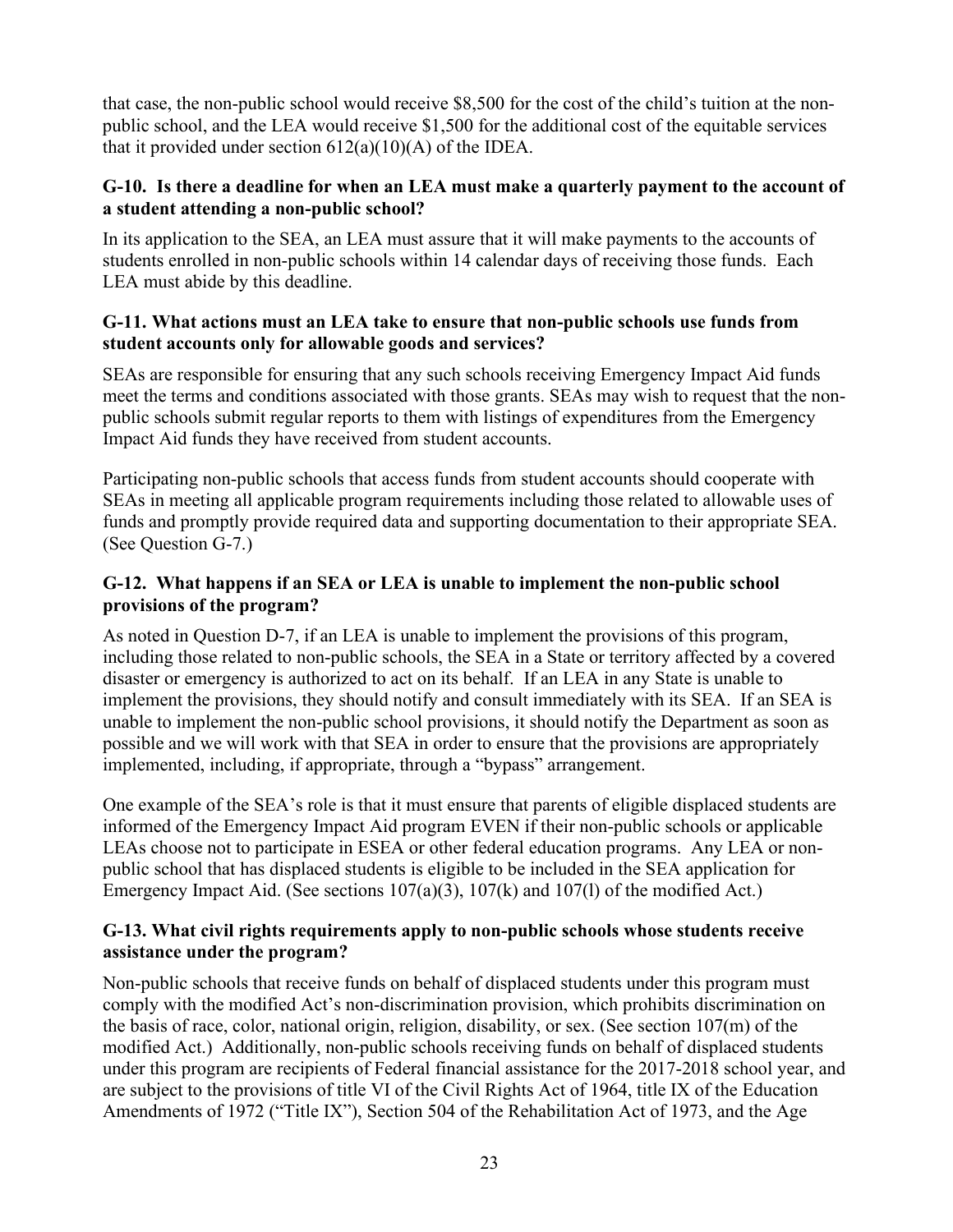Discrimination Act, which are enforced by the Department's Office for Civil Rights.<sup>[3](#page-23-1)</sup> See also the response to Question H-1 for further information about Title IX. More details on these requirements can be found on [OCR's website](http://www.ed.gov/about/offices/list/ocr/index.html)  [\(http://www.ed.gov/about/offices/list/ocr/index.html\).](http://www.ed.gov/about/offices/list/ocr/index.html)

In addition, any entity that employs 15 or more employees is subject to Title VII of the Civil Rights Act of 1964, which prohibits discrimination in employment on the basis of race, color, national origin, religion, or sex, except that Title VII may not apply to the employment of individuals of a particular religion by a religious organization, such as a non-public religious school. Title VII is enforced by the Equal Employment Opportunity Commission.

## <span id="page-23-0"></span>**H. OTHER ISSUES**

### **H-1. What other requirements apply to schools that educate displaced students on whose behalf payments are made under this program?**

A public or non-public school that enrolls displaced students who generate payments under this program must not discriminate against students on the basis of race, color, national origin, religion, disability, sex or age. Section 107(m) of the modified Act. However, the prohibition on religious discrimination is limited with respect to a non-public school that is controlled by a religious organization or organization that is operated on the basis of religious tenets in that it only applies to displaced students who generate payments under this program.

In addition, under Title IX of the Education Amendments of 1972 (Title IX), a non-public school that is controlled by a religious organization is exempt from Title IX to the extent that compliance would conflict with the religious tenets of that religious organization.

A recipient may offer to enroll displaced students in a single-sex school or a school with single-sex classes as long as the recipient is in compliance with requirements under Title IX related to singlesex schools, classes, or activities. (See section  $107(m)(2)(B)$  of the modified Act.)

### **H-2. What additional requirements apply to identifying and serving displaced students who are children with disabilities?**

Under the IDEA, all children who are suspected of having a disability and who are in need of special education and related services, including displaced children, must be identified, located, and evaluated in a timely manner and without undue delay so that eligible children can receive a free appropriate public education. 34 CFR §§ 300.101, 300.111, and 300.201. In general, the requirements in section 614(d)(2)(C) of the IDEA, which is entitled "Program for Children Who Transfer School Districts", would apply to displaced students who are children with disabilities. If the displaced student has an individualized education program (IEP) from a previous LEA and enrolls in a new school in a new LEA in the same State in the same school year, the new LEA in the same State either must adopt the student's IEP from the previous LEA or develop, adopt, and implement a new IEP that meets applicable IDEA requirements.

If the displaced student does not have an IEP from the previous LEA in the same State, the new LEA in the same State would need to conduct its own evaluation and make its own eligibility

<span id="page-23-1"></span><sup>&</sup>lt;sup>3</sup> All public schools, as recipients of Federal financial assistance, are already subject to these statutory requirements.